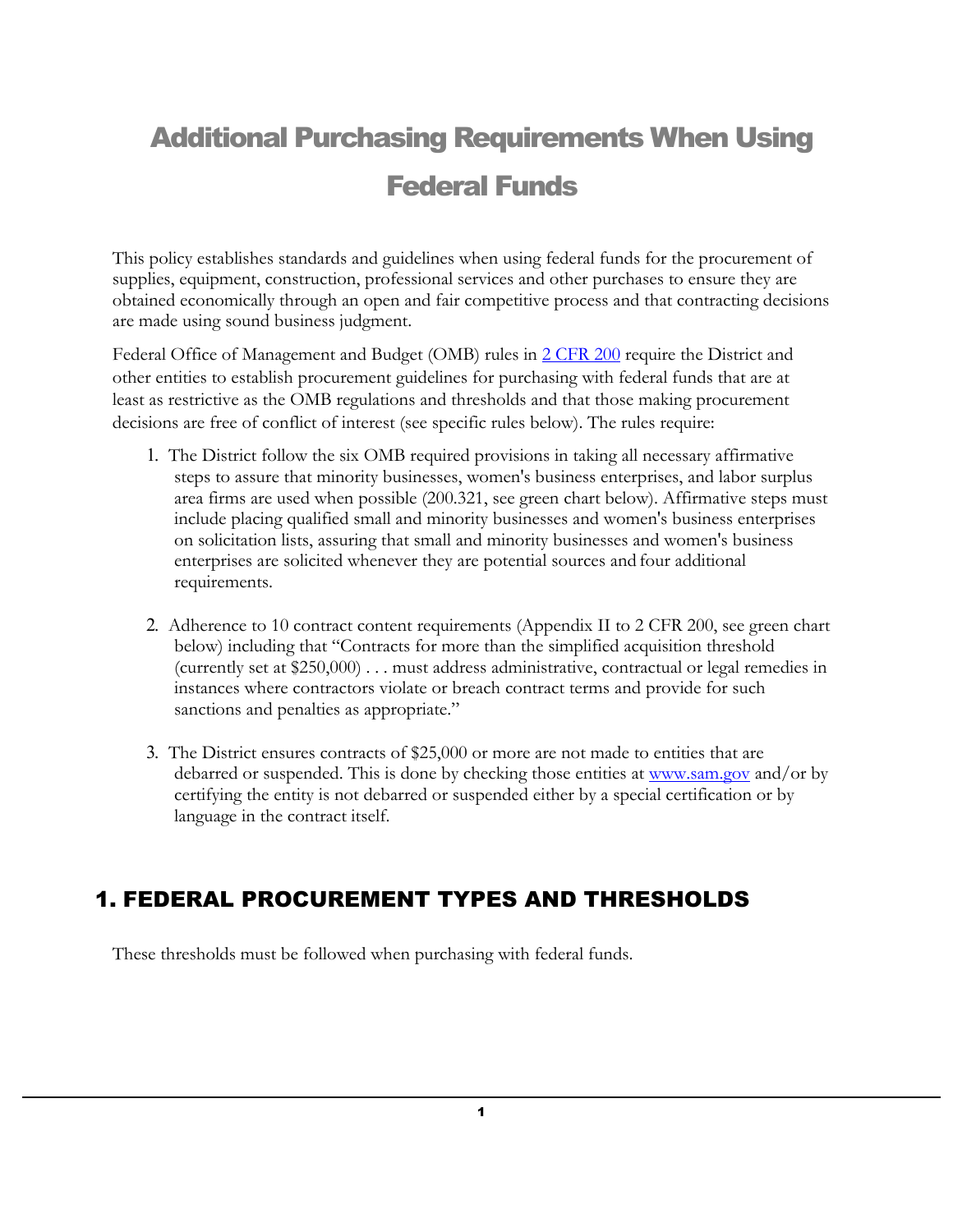| <b>Procurement</b><br><b>Category</b>                                                                                                       | <b>District Policy</b>                                                                                                                                                                                                                                                                                                                                                                                                                                                                                                                                                                                                                                                    | <b>OMB</b><br><b>Requirements</b>                                                                                                                                                                                                                              |
|---------------------------------------------------------------------------------------------------------------------------------------------|---------------------------------------------------------------------------------------------------------------------------------------------------------------------------------------------------------------------------------------------------------------------------------------------------------------------------------------------------------------------------------------------------------------------------------------------------------------------------------------------------------------------------------------------------------------------------------------------------------------------------------------------------------------------------|----------------------------------------------------------------------------------------------------------------------------------------------------------------------------------------------------------------------------------------------------------------|
| <b>Micro-purchases</b><br>Approved personnel can<br>make purchases without<br>price comparisons                                             | Allowed up to \$999 for general,<br>\$4,999 public works purchases and<br>up to \$10,000 for professional<br>services.                                                                                                                                                                                                                                                                                                                                                                                                                                                                                                                                                    | Allowed up to $$10,000$ .                                                                                                                                                                                                                                      |
| <b>Small Purchase</b><br><b>Procedures</b><br>Price comparisons                                                                             | General Purchases \$1,000 to \$99,099<br>a. For general purchases of \$1,000 to<br>\$4,999 at least three documented<br>informal price comparisons are<br>required.<br>b. For general purchases of \$5,000 to<br>\$99,099 at least three documented<br>written quotes are required.<br>Public Works:<br>\$1,000 to \$4,999 at one documented<br>a.<br>informal price is required.<br>b. \$5,000 to \$59,999 at least three<br>documented written quotes are<br>required.<br>\$60,000 to \$199,999 informal bid<br>c.<br>process required<br>Professional Service Purchases \$10,001 to<br>\$250,000<br>At least three documented price<br>a.<br>comparisons are required. | "If small purchase<br>procedures are used,<br>price or rate quotations<br>must be obtained from<br>an adequate number of<br>qualified sources."                                                                                                                |
| <b>Sealed bids</b><br>The usual approach for<br>construction contracts,<br>also often used for major<br>purchases of goods and<br>supplies. | District policy requires formal bids at<br>\$99,100 and above for general purchases<br>and \$200,000 and above for public works<br>projects. District policy does not require<br>that professional services be competitively<br>bid, but to comply with the Uniform<br>guidance, formal bids will be required<br>above \$250,000.<br>Low bid that meets specs and<br>qualifications wins.                                                                                                                                                                                                                                                                                 | "Bids publicly solicited<br>and a firm fixed price<br>contract (lump sum or<br>unit price) is awarded to<br>the responsible bidder<br>whose bid, conforming<br>with all material terms<br>and conditions of the bid<br>invitation, is the lowest in<br>price." |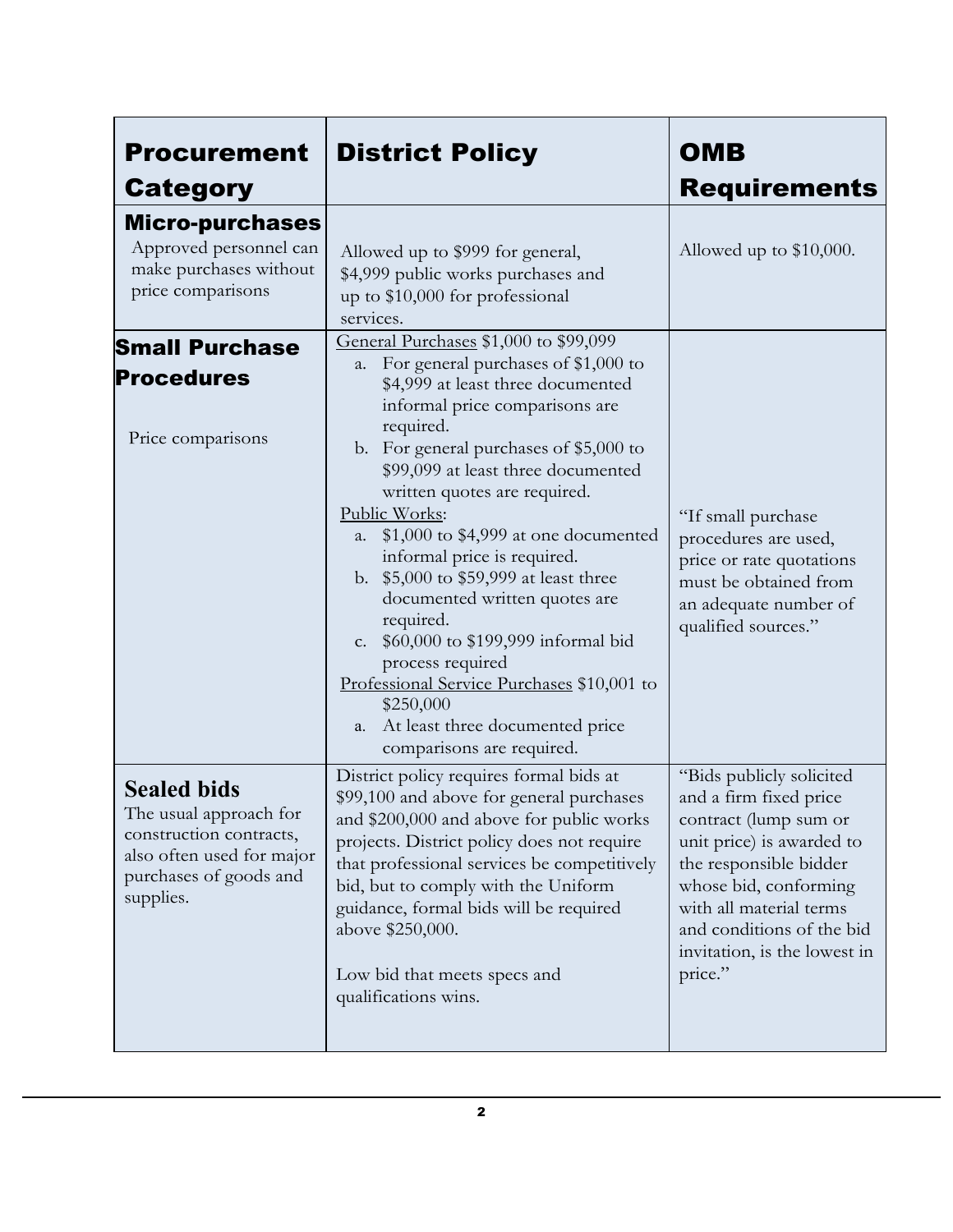| <b>Competitive bids</b><br>The usual approach for<br>professional services and<br>other purchases when<br>conditions are not<br>appropriate for sealed<br>bids. | This is an alternative to formal bids when<br>formal bids are not appropriate using the<br>following thresholds:<br>General purchases: \$99,100<br>Public Works \$200,000<br>Professional Services \$250,000.<br>Winning bidder is the most advantageous<br>to the program based on price and other<br>considerations, such as qualifications or<br>ability to provide specialized services | "The technique of<br>competitive proposals is<br>normally conducted with<br>more than one source<br>submitting an offer, and<br>either a fixed price or<br>cost reimbursement type<br>contract is awarded. It is<br>generally used when<br>conditions are not<br>appropriate for the use of<br>sealed bids Contracts<br>must be awarded to the<br>responsible firm whose<br>proposal is most<br>advantageous to the<br>program, with price and<br>other factors considered. |
|-----------------------------------------------------------------------------------------------------------------------------------------------------------------|---------------------------------------------------------------------------------------------------------------------------------------------------------------------------------------------------------------------------------------------------------------------------------------------------------------------------------------------------------------------------------------------|-----------------------------------------------------------------------------------------------------------------------------------------------------------------------------------------------------------------------------------------------------------------------------------------------------------------------------------------------------------------------------------------------------------------------------------------------------------------------------|
| <b>Non-competitive</b><br>procurement<br>(sole source purchases)                                                                                                | The District has provisions that allow<br>sole source purchases in accordance with<br>OMB rules. Other procurement<br>approaches are encouraged unless sole<br>source justification is clear and strong.<br>Use of sole source should be the<br>exception, not the standard practice.                                                                                                       | Allowed in four<br>circumstances:<br>1) Item is available only<br>from a single source<br>2) Public emergency will<br>not permit a delay<br>3) The awarding agency<br>expressly authorizes sole<br>source; or<br>4) Solicitation results in<br>inadequate competition.                                                                                                                                                                                                      |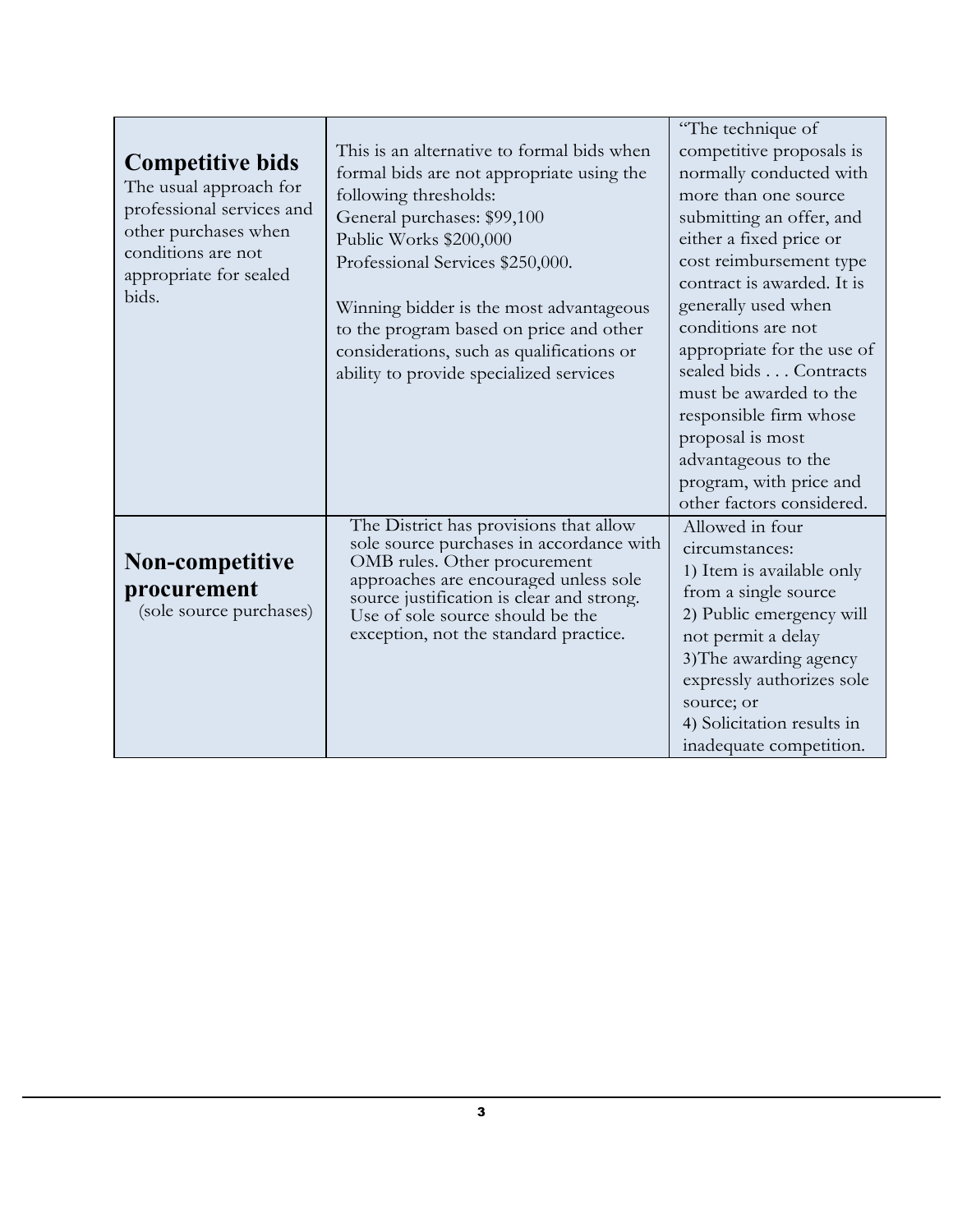All purchases and procurements will be reasonable and necessary. The intent of these policies is to emphasize a high-level accountability, minimize organizational risk and provide for efficient and effective approaches to deliver quality services in a timely manner.

Purchases for professional services will meet OMB cost principle requirements in 2 CFR 200.459 regarding reasonableness, appropriateness, and other factors (reprinted at the end of this section). District officers and employees cannot also serve as contractors paid with federal funds.

In accordance with the OMB Super Circular (2 CFR 200) the District uses five categories of purchasing when using federal funds as summarized above and detailed as follows:

## 1. Micro-purchases (up to \$999 for general, \$4,999 public works and \$10,000 for professional services):

Competitive bids are not required. To the extent practicable, the District will distribute micro- purchases equitably among qualified suppliers.

# 2. Small purchases (\$1,000 to \$99,099 for general purchases, \$5,000 to \$59,999 for public works, and \$10,001 to \$250,000 for professional services):

Small purchase procedures are those relatively simple and informal procurement methods for securing services, supplies or other property that do not cost more than the Simplified Acquisition Thresholds set herein at up to \$99,099 for general purchases, \$59,999 for public works and \$250,000 for professional services. If small purchase procedures are used, price or rate quotations must be obtained from an adequate number of qualified sources. The District has three competitive approaches and one non-competitive approach to these purchasing situations:

For general purchases of \$1,000 to \$4,999 and professional services purchases of \$10,001 to \$250,000 at least three documented price comparisons are required. The quotes can be obtained through phone, internet, provided by the seller, or obtained through some other reasonable manner.

For general purchases from \$5,000 to \$99,099 and public works purchases from \$5,000 to \$59,999, three documented written quotes will be solicited.

A non-competitive purchase (sole or single-source) is allowed only if it meets the OMB requirements in 2 CFR 200.320 and summarized in item "5" below.

# 3. Sealed (Formal) bids:

These are generally required under District policy for general purchases of \$99,100 or more and public works purchases of \$60,000 or more. The sealed bid process is not typically used for professional services (see Competitive Proposals below). The procurement process will be conducted in accordance with the OMB requirements detailed at the end of this procurement section and in 2 CFR 200.320. This is the usual approach to construction purchases and is also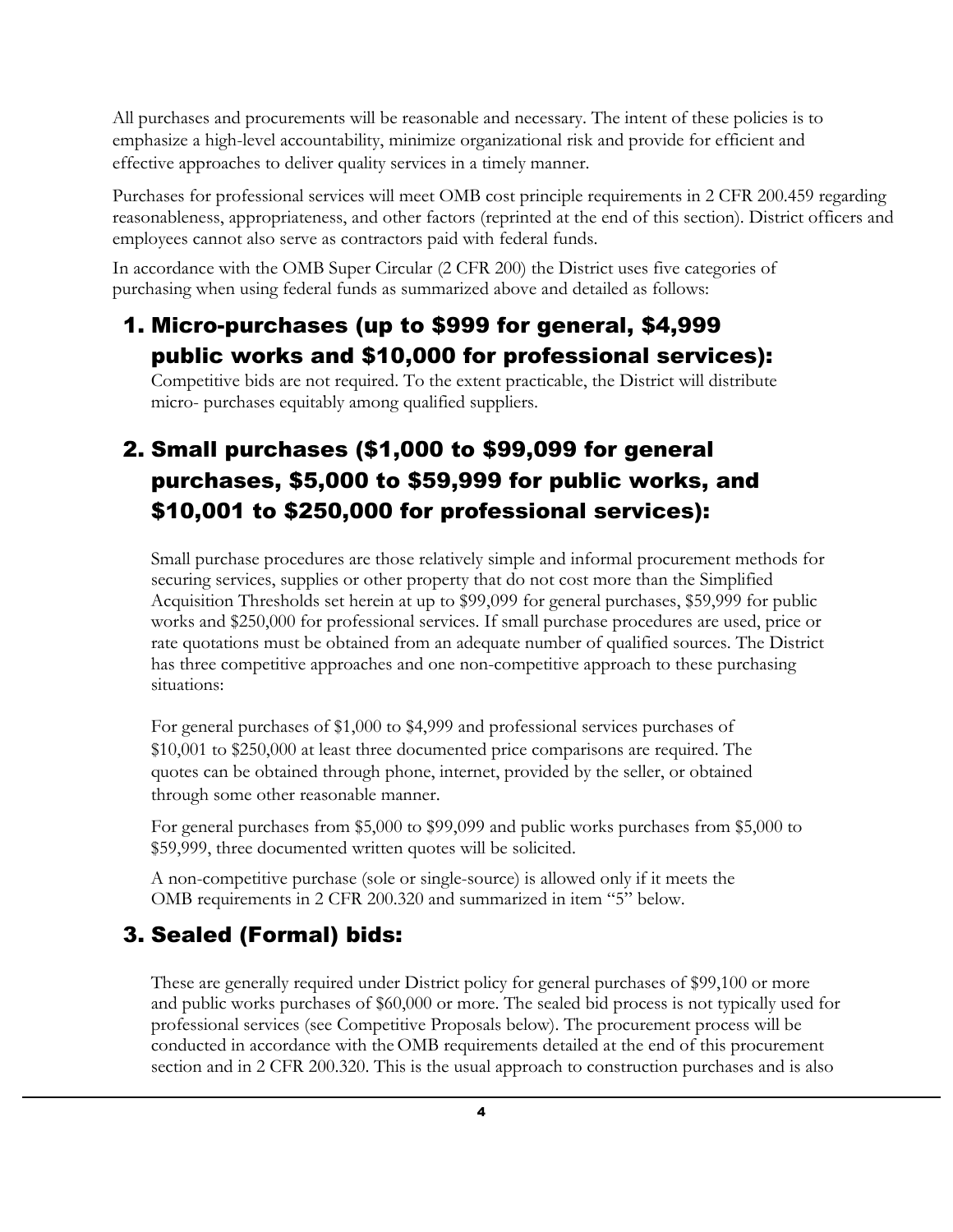the preferred approach to the purchase of goods and general services. Sealed bids may include the creation of a committee to oversee the process and the creation of request for bid documents. The committee may also involve representatives from partner agencies and the general community. The low bidder that meets specifications and qualifications wins the contract. Communication with funders is highly recommended to confirm that procurement approaches meet grant agreement requirements and funder preferences.

## 4. Competitive proposals:

When sealed bids are not appropriate, the District will use the technique of competitive proposals for the following threshholds:

- a. General purchases of \$99,100 or more
- b. Public works purchases of \$60,000 or more
- c. Professional Services purchases of \$250,001 or more

This is the normal approach to the purchase of professional services. The process is normally conducted with more than one source submitting an offer, and either a fixed price or cost reimbursement type contract is awarded. The procurement decision can be based on factors besides price, although reasonableness in pricing is always required. Contracts must be awarded to the responsible firm whose proposal is most advantageous to the program, with price and other factors considered. A scoring or ranking system is highly encouraged. The process will meet the OMB requirements detailed at the end of this procurement section and in 2 CFR 200.320.

# **5. Non-competitive proposals** (also known as sole or single-source

procurement):

Procurement by noncompetitive proposals is procurement through solicitation of a proposal from only one source. The process will meet the OMB requirements detailed in 2 CFR 200.320. Communication with funders is highly recommended to confirm a consensus regarding this approach. It may be used only when one or more of the following circumstances apply:

- a) the item is available only from a single source;
- b) the public exigency or emergency for the requirement will not permit a delay resulting from competitive solicitation;
- c) the Federal awarding agency or pass-through entity expressly authorizes noncompetitive proposals in response to a written request from the non-Federal entity; or
- d) after solicitation of a number of sources, competition is determined inadequate.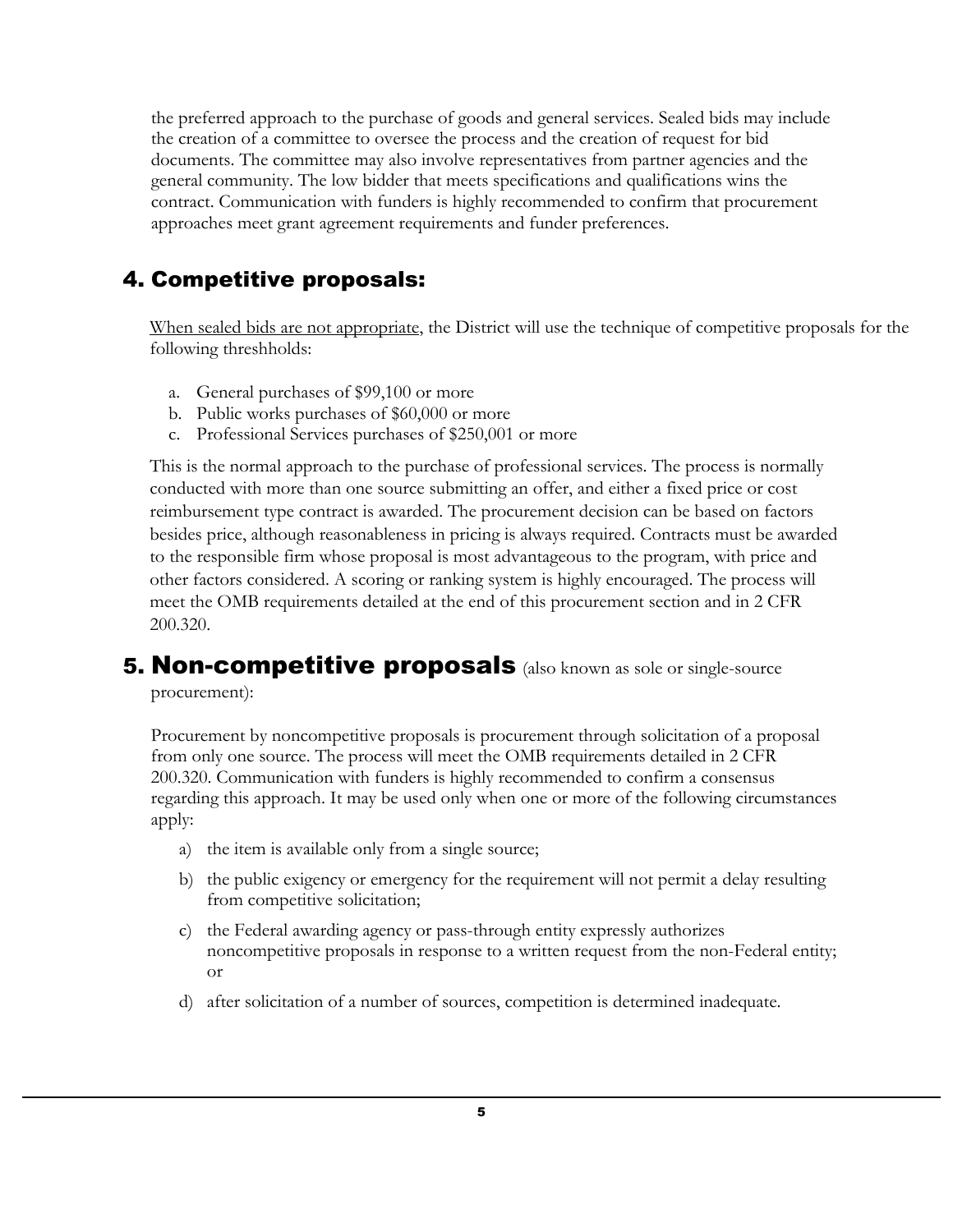The District will make efforts to comply with all OMB procurement requirements, specifically those regarding the following issues detailed in the OMB Super Circular:

1) **General procurement standards**, such as those regarding documentation, contractor oversight, standards of conduct and maintenance of records. (OMB 2 CFR 200.318, see below).

2) **Competition requirements,** for example bidders will not be allowed to participate in the drafting or control of procurement approaches (OMB 2 CFR 200.319, see below).

3) **Methods of procurement** (summarized above, with additional details in 2 CFR 200.320, see below).

4) **Contracting with small and minority businesses**, women's business enterprises, and labor surplus area firms whenever possible (required under 2 CFR 200.321, see below).

**5) Contract cost and price** analysis requirements regarding District purchases of more than \$250,000. Purchases above this threshold require independent estimates of cost before receiving bids or proposals. (in OMB 2 CFR 200.324, see below).

## 2. OMB COMPETITION REQUIREMENTS

The OMB Uniform Guidance includes specific provisions regarding conflict of interest and competition in procurement situations. These rules, summarized in the next two paragraphs, are in addition to the District's conflict of interest policies (Board Policy 8631).

"No employee, officer or agent may participate in the selection, award or administration of a contract supported by a Federal award if he or she has a real or apparent conflict of interest." (For additional guidance see OMB 200.318 below).

"All procurement transactions must be conducted in a manner providing full and open competition consistent with the standards of this section. In order to ensure objective contractor performance and eliminate unfair competitive advantage, contractors that develop or draft specifications, requirements, statements of work or invitations for bids or requests for proposals must be excluded from competing for such procurements." (For additional guidance see OMB 200.319 below).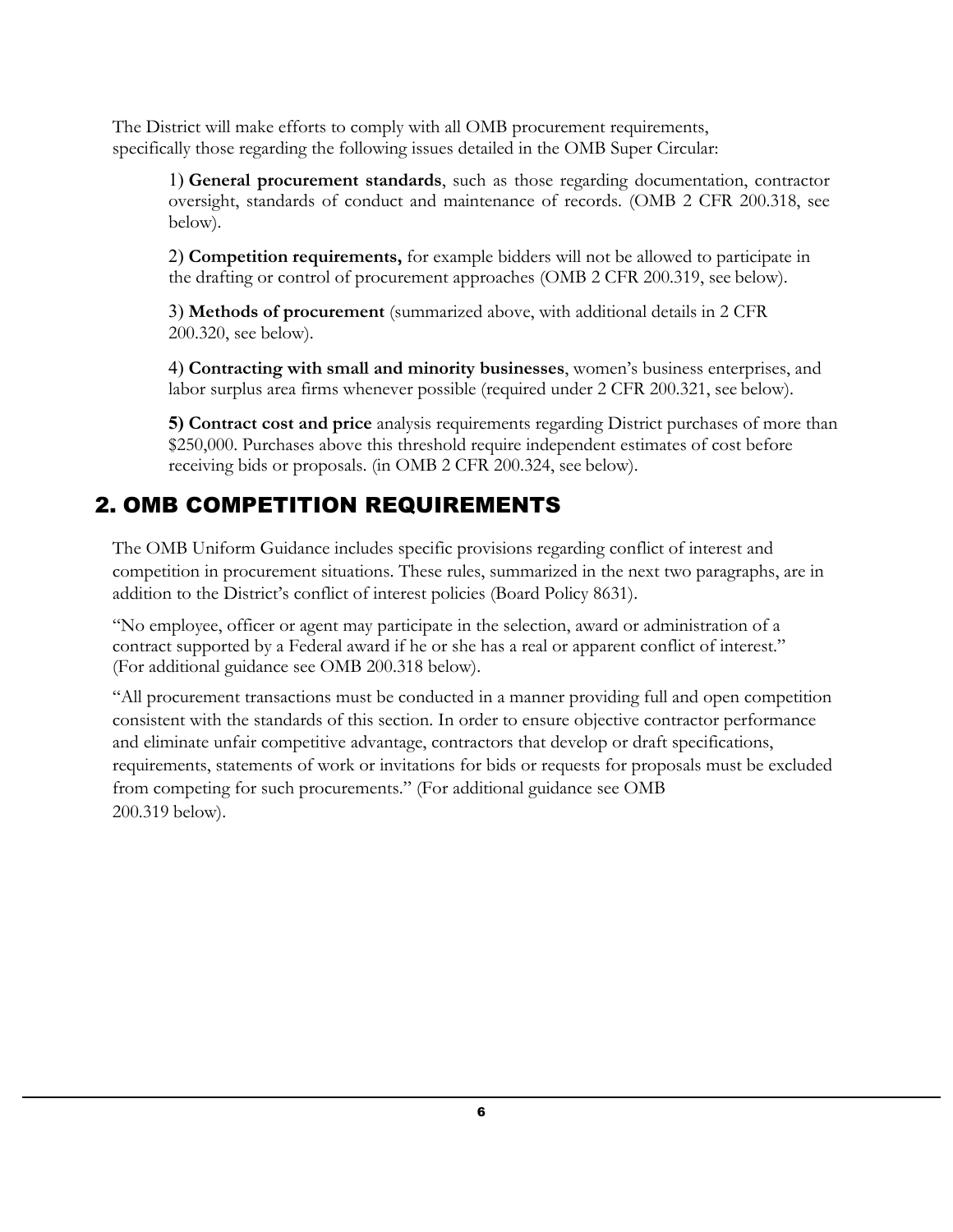## 3. FULL TEXT OF OMB PROCUREMENT RELATED RULES

**OMB Procurement Standards (from 2 CFR 200.318 through 200.324, includes "professional service cost requirements" from 2 CFR 200.459 )**

#### **§200.318 General procurement standards.**

(a) The non-Federal entity must use its own documented procurement procedures which reflect applicable State, local and tribal laws and regulations, provided that the procurements conform to applicable Federal law and the standards identified in this part.

(b) Non-Federal entities must maintain oversight to ensure that contractors perform in accordance with the terms, conditions and specifications of their contracts or purchase orders.

(c)(1) The non-Federal entity must maintain written standards of conduct covering conflicts of interest and governing the actions of its employees engaged in the selection, award and administration of contracts. No employee, officer or agent may participate in the selection, award or administration of a contract supported by a Federal award if he or she has a real or apparent conflict of interest. Such a conflict of interest would arise when the employee, officer, or agent, any member of his or her immediate family, his or her partner or an organization which employs or is about to employ any of the parties indicated herein, has a financial or other interest in or a tangible personal benefit from a firm considered for a contract. The officers, employees and agents of the non-Federal entity may neither solicit nor accept gratuities, favors or anything of monetary value from contractors or parties to subcontracts. However, non-Federal entities may set standards for situations in which the financial interest is not substantial or the gift is an unsolicited item of nominal value. The standards of conduct must provide for disciplinary actions to be applied for violations of such standards by officers, employees or agents of the non-Federal entity.

(2) If the non-Federal entity has a parent, affiliate or subsidiary organization that is not a state, local government or Indian tribe, the non-Federal entity must also maintain written standards of conduct covering organizational conflicts of interest. Organizational conflicts of interest means that because of relationships with a parent company, affiliate or subsidiary organization, the non-Federal entity is unable or appears to be unable to be impartial in conducting a procurement action involving a related organization.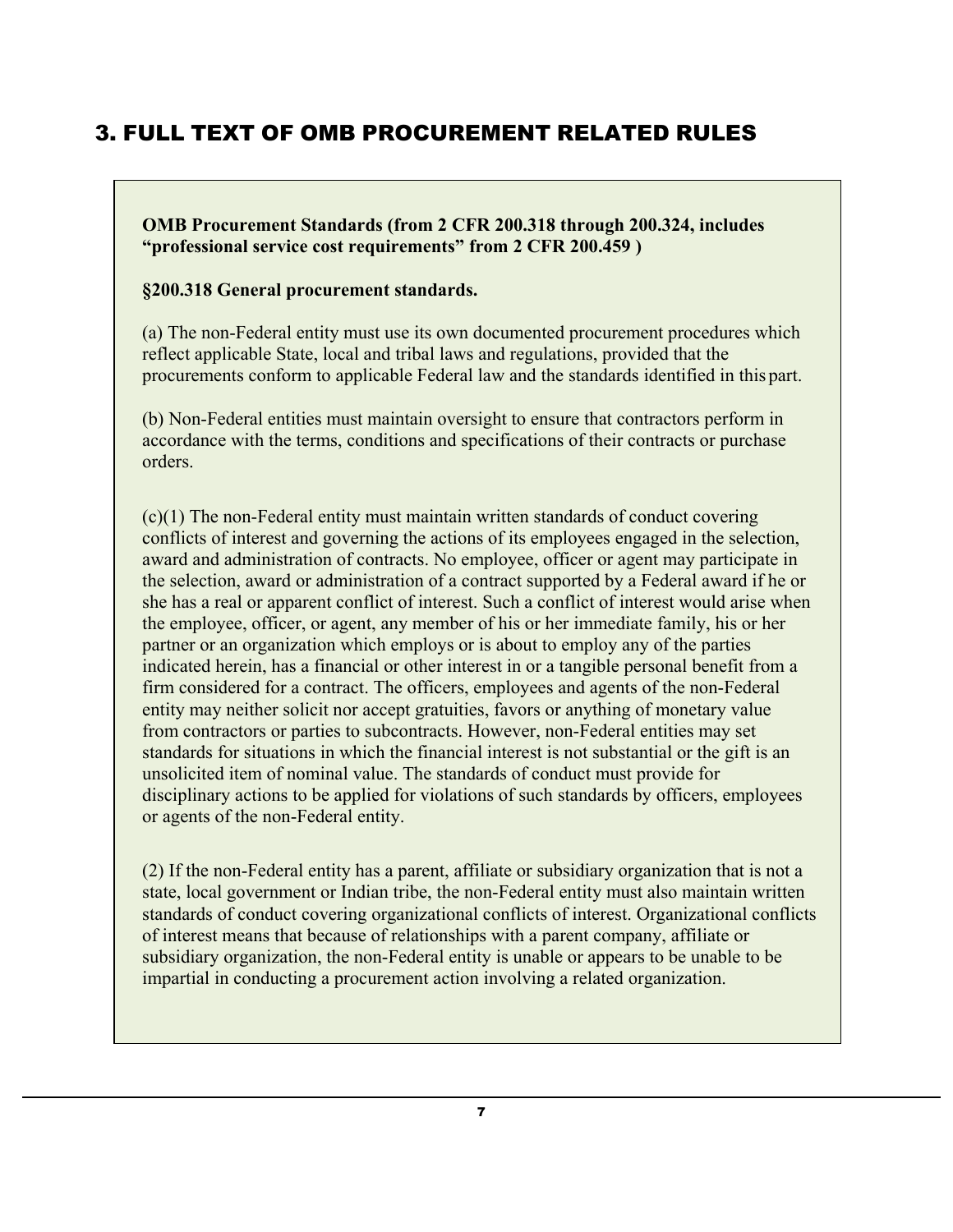(d) The non-Federal entity's procedures must avoid acquisition of unnecessary or duplicative items. Consideration should be given to consolidating or breaking out procurements to obtain a more economical purchase. Where appropriate, an analysis will be made of lease versus purchase alternatives and any other appropriate analysis to determine the most economical approach.

(e) To foster greater economy and efficiency, and in accordance with efforts to promote cost-effective use of shared services across the Federal government, the non-Federal entity is encouraged to enter into state and local intergovernmental agreements or inter-entity agreements where appropriate for procurement or use of common or shared goods and services.

(f) The non-Federal entity is encouraged to use Federal excess and surplus property in lieu of purchasing new equipment and property whenever such use is feasible and reduces project costs.

(g) The non-Federal entity is encouraged to use value engineering clauses in contracts for construction projects of sufficient size to offer reasonable opportunities for costreductions. Value engineering is a systematic and creative analysis of each contract item or task to ensure that its essential function is provided at the overall lower cost.

(h) The non-Federal entity must award contracts only to responsible contractors possessing the ability to perform successfully under the terms and conditions of a proposed procurement. Consideration will be given to such matters as contractor integrity, compliance with public policy, record of past performance and financial and technical resources. See also §200.212 Suspension and debarment.

(i) The non-Federal entity must maintain records sufficient to detail the history of procurement. These records will include, but are not necessarily limited to the following: rationale for the method of procurement, selection of contract type, contractor selection or rejection and the basis for the contract price.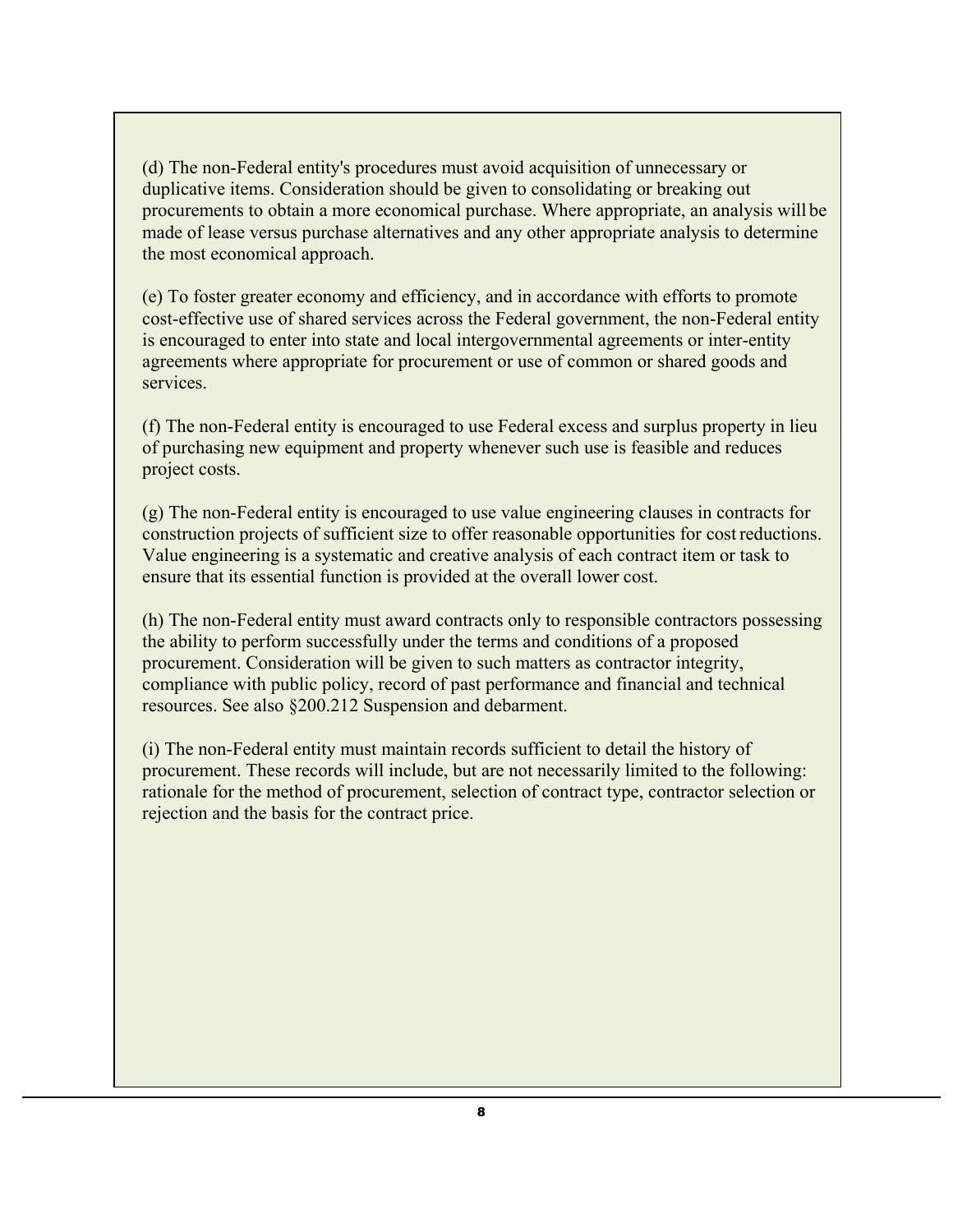(1) The non-Federal entity may use a time and materials type contract only after a determination that no other contract is suitable and if the contract includes a ceiling price that the contractor exceeds at its own risk. Time and materials type contract means a contract whose cost to a non-Federal entity is the sum of:

(i) The actual cost of materials; and

(ii) Direct labor hours charged at fixed hourly rates that reflect wages, general and administrative expenses and profit.

(2) Since this formula generates an open-ended contract price, a time-and-materials contract provides no positive profit incentive to the contractor for cost control or labor efficiency. Therefore, each contract must set a ceiling price that the contractor exceeds at its own risk. Further, the non-Federal entity awarding such a contract must assert a high degree of oversight in order to obtain reasonable assurance that the contractor is using efficient methods and effective cost controls.

(k) The non-Federal entity alone must be responsible, in accordance with good administrative practice and sound business judgment, for the settlement of all contractual and administrative issues arising out of procurements. These issues include, but are not limited to, source evaluation, protests, disputes and claims. These standards do not relieve the non-Federal entity of any contractual responsibilities under its contracts. The Federal awarding agency will not substitute its judgment for that of the non-Federal entity unless the matter is primarily a Federal concern. Violations of law will be referred to the local, state or Federal authority having proper jurisdiction.

#### **§200.319 Competition.**

- (1) **(**a) All procurement transactions for the acquisition of property or services required under a Federal award must be conducted in a manner providing full and open competition consistent with the standards of this section and §200.320.
- (2) (b) In order to ensure objective contractor performance and eliminate unfair competitive advantage, contractors that develop or draft specifications, requirements, statements of work, or invitations for bids or requests for proposals must be excluded from competing for such procurements. Some of the situations considered to be restrictive of competition include but are not limited to:
- (3) placing unreasonable requirements on firms in order for them to qualify to do business;
- (4) requiring unnecessary experience and excessive bonding;
- (5) noncompetitive pricing practices between firms or between affiliated companies;
- (6) noncompetitive contracts to consultants that are on retainer contracts;
- (7) organizational conflicts of interest;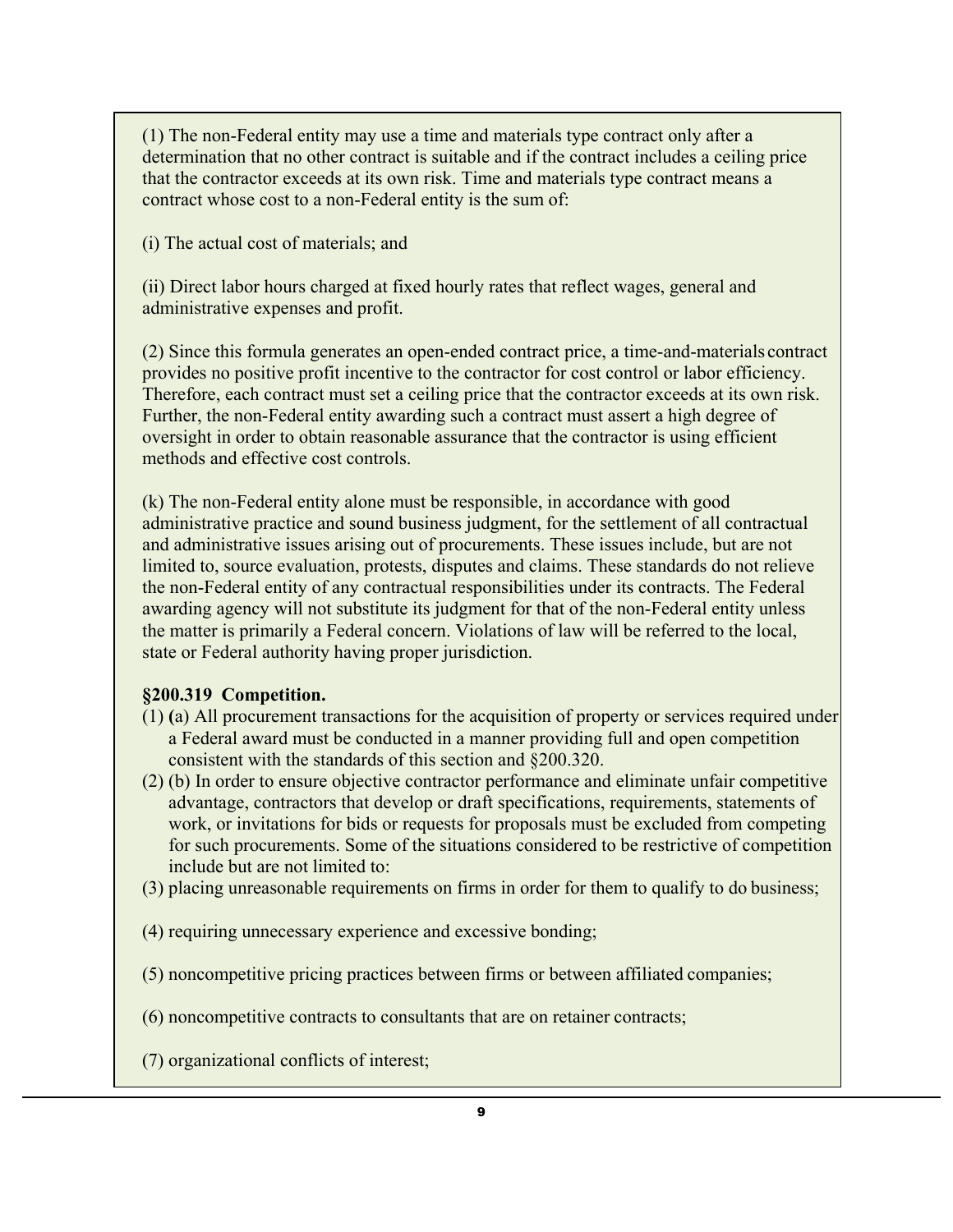specifying only a "brand name" product instead of allowing "an equal" product to be offered and describing the performance or other relevant requirements of the procurement; and

any arbitrary action in the procurement process.

(c) The non-Federal entity must conduct procurements in a manner that prohibits the use of statutorily or administratively imposed state, local or tribal geographical preferences in the evaluation of bids or proposals, except in those cases where applicable Federal statutes expressly mandate or encourage geographic preference. Nothing in this section preempts state licensing laws. When contracting for architectural and engineering (A/E) services, geographic location may be a selection criterion provided its application leaves an appropriate number of qualified firms, given the nature and size of the project, to compete for the contract.

(d) The non-Federal entity must have written procedures for procurement transactions. These procedures must ensure that all solicitations:

incorporate a clear and accurate description of the technical requirements for the material, product or service to be procured. Such description must not, in competitive procurements, contain features which unduly restrict competition. The description may include a statement of the qualitative nature of the material, product or service to be procured and, when necessary, must set forth those minimum essential characteristics and standards to which it must conform if it is to satisfy its intended use. Detailed product specifications should be avoided if at all possible. When it is impractical or uneconomical to make a clear and accurate description of the technical requirements, a "brand name or equivalent" description may be used as a means to define the performance or other salient requirements of procurement. The specific features of the named brand which must be met by offers must be clearly stated; and

identify all requirements which the offerors must fulfill and all other factors to be used in evaluating bids or proposals.

(e) The non-Federal entity must ensure that all prequalified lists of persons, firms or products which are used in acquiring goods and services are current and include enough qualified sources to ensure maximum open and free competition. Also, the non-Federal entity must not preclude potential bidders from qualifying during the solicitation period.

(f) Noncompetitive procurements can only be awarded in accordance with §200.320(c)

[78 FR 78608, Dec. 26, 2013, as amended at 79 FR 75885, Dec. 19, 2014]

§200.320 Methods of procurement to be followed.

The non-Federal entity must have and use documented procurement procedures, consistent with the standards of this section and §§200.317, 200.318, and 200.319 for any of the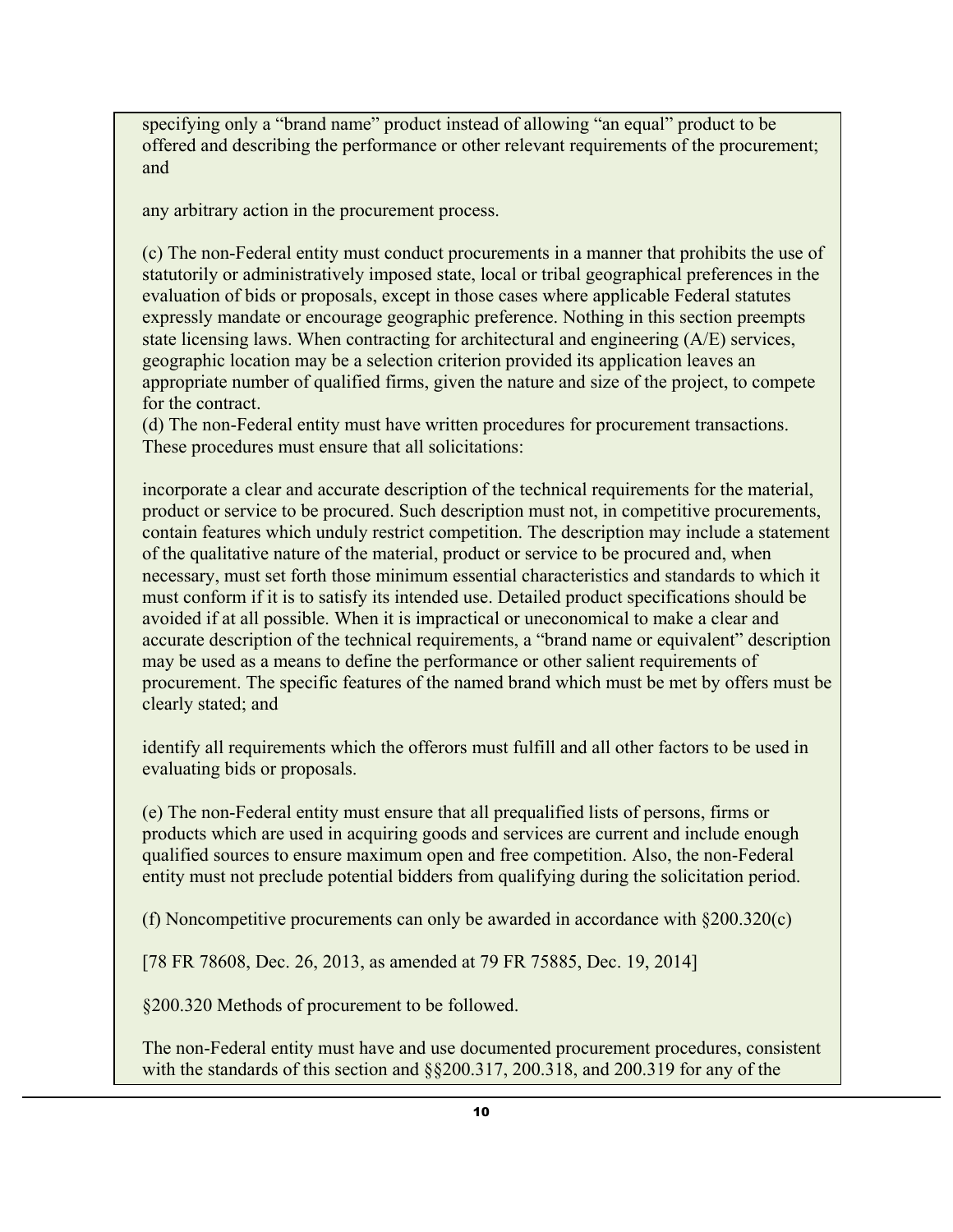following methods of procurement used for the acquisition of property or services required under a Federal award or sub-award.

(a) Informal procurement methods. When the value of the procurement for property or services under a Federal award does not exceed the simplified acquisition threshold (SAT), as defined in §200.1, or a lower threshold established by a non-Federal entity, formal procurement methods are not required. The non-Federal entity may use informal procurement methods to expedite the completion of its transactions and minimize the associated administrative burden and cost. The informal methods used for procurement of property or services at or below the SAT include:

(1) Micro-purchases—(i) Distribution. The acquisition of supplies or services, the aggregate dollar amount of which does not exceed the micro-purchase threshold (See the definition of micro-purchase in §200.1). To the maximum extent practicable, the non-Federal entity should distribute micro-purchases equitably among qualified suppliers.

Micro-purchase awards. Micro-purchases may be awarded without soliciting competitive price or rate quotations if the non-Federal entity considers the price to be reasonable based on research, experience, purchase history or other information and documents it files accordingly. Purchase cards can be used for micro-purchases if procedures are documented and approved by the non-Federal entity.

Micro-purchase thresholds. The non-Federal entity is responsible for determining and documenting an appropriate micro-purchase threshold based on internal controls, an evaluation of risk, and its documented procurement procedures. The micro-purchase threshold used by the non-Federal entity must be authorized or not prohibited under State, local, or tribal laws or regulations. Non-Federal entities may establish a threshold higher than the Federal threshold established in the Federal Acquisition Regulations (FAR) in accordance with paragraphs  $(a)(1)(iv)$  and  $(v)$  of this section.

Non-Federal entity increase to the micro-purchase threshold up to \$50,000. Non-Federal entities may establish a threshold higher than the micro-purchase threshold identified in the FAR in accordance with the requirements of this section. The non-Federal entity may selfcertify a threshold up to \$50,000 on an annual basis and must maintain documentation to be made available to the Federal awarding agency and auditors in accordance with §200.334. The self-certification must include a justification, clear identification of the threshold, and supporting documentation of any of the following:

(A) A qualification as a low-risk auditee, in accordance with the criteria in §200.520 for the most recent audit;

(B) An annual internal institutional risk assessment to identify, mitigate, and manage financial risks; or,

(C) For public institutions, a higher threshold consistent with State law.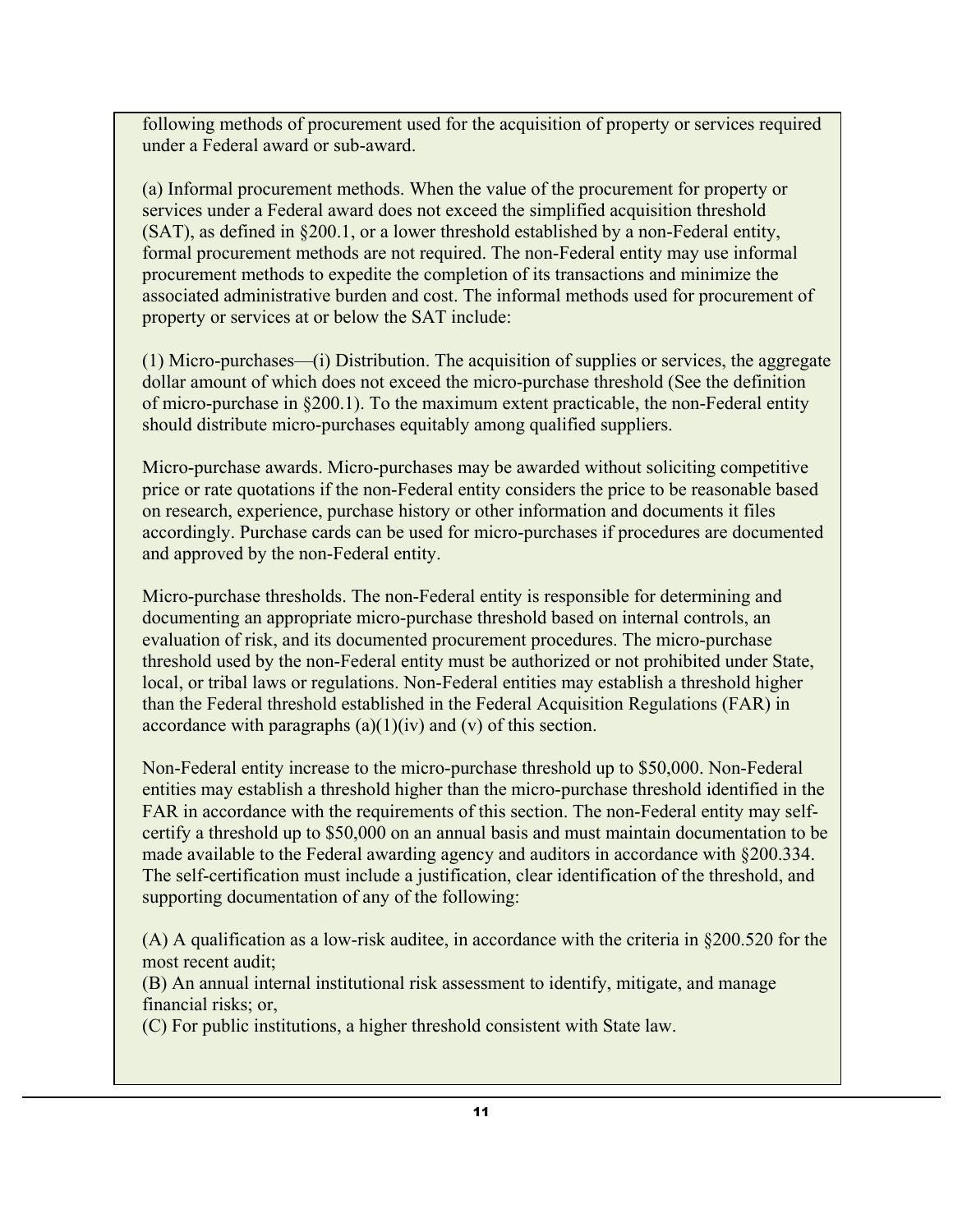(v) Non-Federal entity increase to the micro-purchase threshold over \$50,000. Micropurchase thresholds higher than \$50,000 must be approved by the cognizant agency for indirect costs. The non-federal entity must submit a request with the requirements included in paragraph  $(a)(1)(iv)$  of this section. The increased threshold is valid until there is a change in status in which the justification was approved.

Small purchases—(i) Small purchase procedures. The acquisition of property or services, the aggregate dollar amount of which is higher than the micro-purchase threshold but does not exceed the simplified acquisition threshold. If small purchase procedures are used, price or rate quotations must be obtained from an adequate number of qualified sources as determined appropriate by the non-Federal entity.

(ii) Simplified acquisition thresholds. The non-Federal entity is responsible for determining an appropriate simplified acquisition threshold based on internal controls, an evaluation of risk and its documented procurement procedures which must not exceed the threshold established in the FAR. When applicable, a lower simplified acquisition threshold used by the non-Federal entity must be authorized or not prohibited under State, local, or tribal laws or regulations.

Formal procurement methods. When the value of the procurement for property or services under a Federal financial assistance award exceeds the SAT, or a lower threshold established by a non-Federal entity, formal procurement methods are required. Formal procurement methods require following documented procedures. Formal procurement methods also require public advertising unless a non-competitive procurement can be used in accordance with §200.319 or paragraph (c) of this section. The following formal methods of procurement are used for procurement of property or services above the simplified acquisition threshold or a value below the simplified acquisition threshold the non-Federal entity determines to be appropriate:

(1) Sealed bids. A procurement method in which bids are publicly solicited and a firm fixed-price contract (lump sum or unit price) is awarded to the responsible bidder whose bid, conforming with all the material terms and conditions of the invitation for bids, is the lowest in price. The sealed bids method is the preferred method for procuring construction, if the conditions.

(i) In order for sealed bidding to be feasible, the following conditions should be present:

(A) A complete, adequate, and realistic specification or purchase description is available; (B) Two or more responsible bidders are willing and able to compete effectively for the business; and

(C) The procurement lends itself to a firm fixed price contract and the selection of the successful bidder can be made principally on the basis of price.

(ii) If sealed bids are used, the following requirements apply:

(A) Bids must be solicited from an adequate number of qualified sources, providing them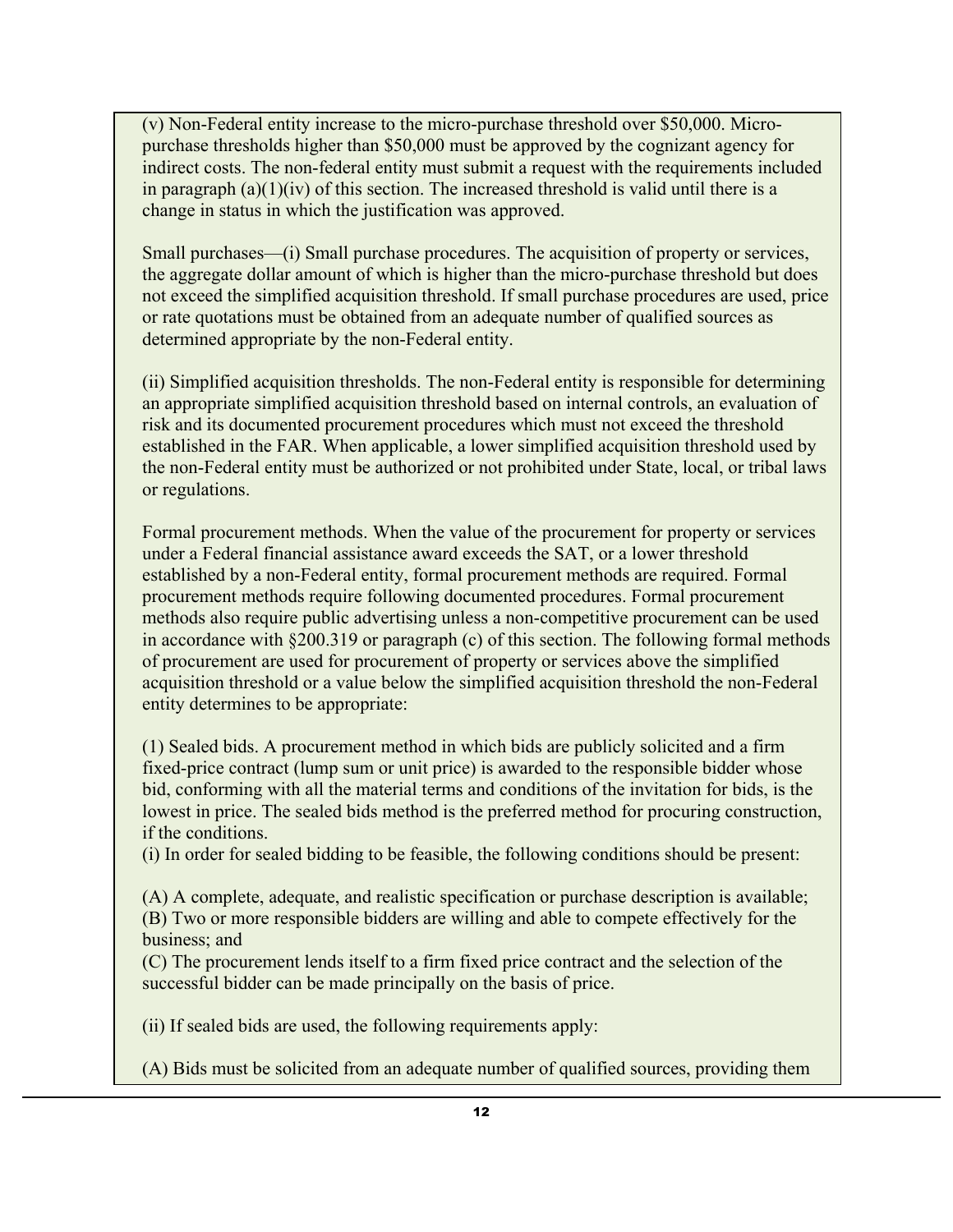sufficient response time prior to the date set for opening the bids, for local, and tribal governments, the invitation for bids must be publicly advertised;

(B) The invitation for bids, which will include any specifications and pertinent attachments, must define the items or services in order for the bidder to properly respond;

(C) All bids will be opened at the time and place prescribed in the invitation for bids, and for local and tribal governments, the bids must be opened publicly;

(D) A firm fixed price contract award will be made in writing to the lowest responsive and responsible bidder. Where specified in bidding documents, factors such as discounts, transportation cost, and life cycle costs must be considered in determining which bid is lowest. Payment discounts will only be used to determine the low bid when prior experience indicates that such discounts are usually taken advantage of; and

(E) Any or all bids may be rejected if there is a sound documented reason.

(2) *Proposals.* A procurement method in which either a fixed price or cost-reimbursement type contract is awarded. Proposals are generally used when conditions are not appropriate for the use of sealed bids. They are awarded in accordance with the following requirements:

(i) Requests for proposals must be publicized and identify all evaluation factors and their relative importance. Proposals must be solicited from an adequate number of qualified offerors. Any response to publicized requests for proposals must be considered to the maximum extent practical;

(ii) The non-Federal entity must have a written method for conducting technical evaluations of the proposals received and making selections;

(iii) Contracts must be awarded to the responsible offeror whose proposal is most advantageous to the non-Federal entity, with price and other factors considered; and

- (iii)The non-Federal entity may use competitive proposal procedures for qualificationsbased procurement of architectural/engineering (A/E) professional services whereby offeror's qualifications are evaluated and the most qualified offeror is selected, subject to negotiation of fair and reasonable compensation. The method, where price is not used as a selection factor, can only be used in procurement of A/E professional services. It cannot be used to purchase other types of services though A/E firms that are a potential source to perform the proposed effort.
- (c) *Noncompetitive procurement.* There are specific circumstances in which noncompetitive procurement can be used. Noncompetitive procurement can only be awarded if one or more of the following circumstances apply:

(1) The acquisition of property or services, the aggregate dollar amount of which does not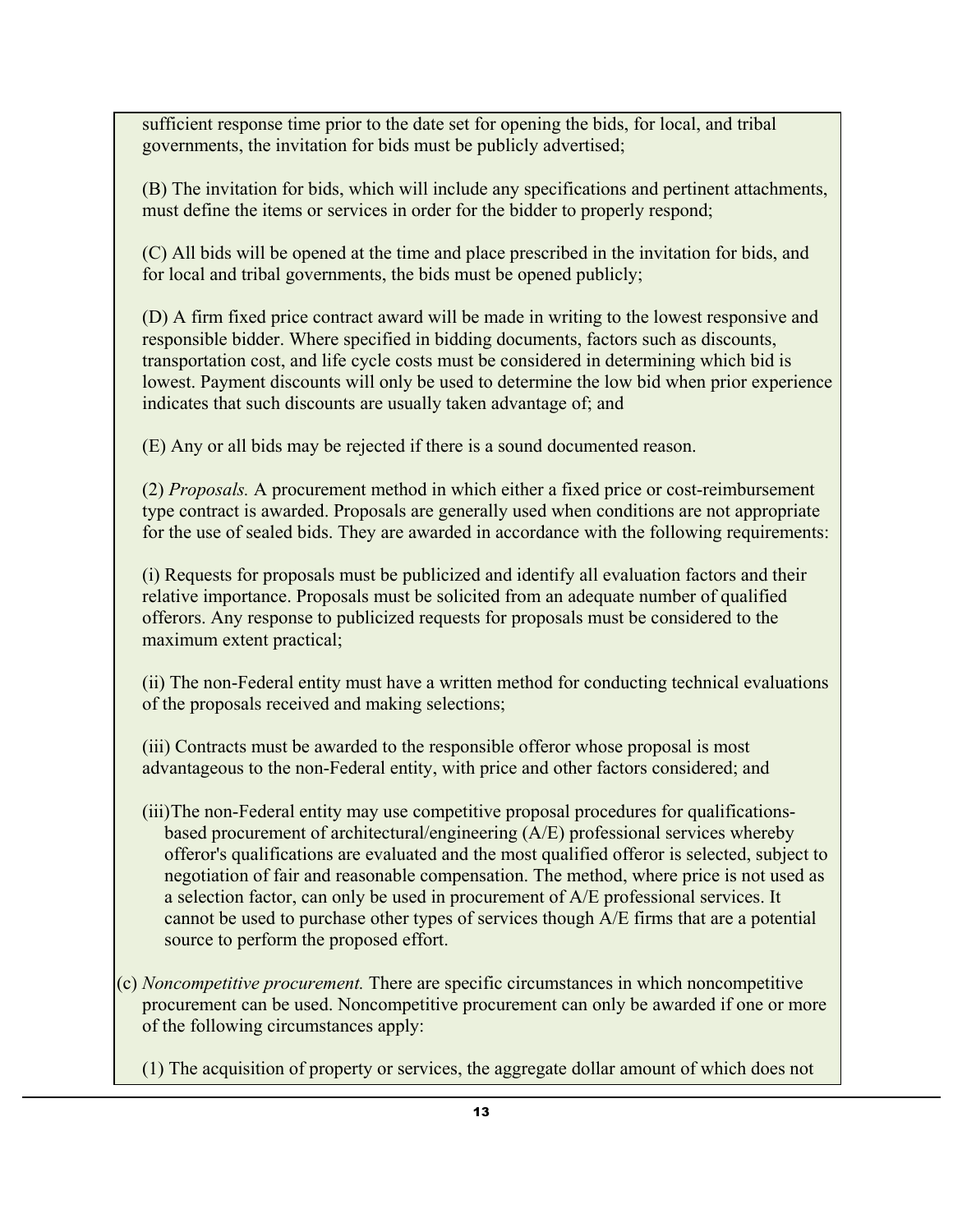exceed the micro-purchase threshold (see paragraph (a)(1) of this section);

(2) The item is available only from a single source;

(3) The public exigency or emergency for the requirement will not permit a delay resulting from publicizing a competitive solicitation;

(4) The Federal awarding agency or pass-through entity expressly authorizes a noncompetitive procurement in response to a written request from the non-Federal entity; or

(5) After solicitation of a number of sources, competition is determined inadequate.

[78 FR 78608, Dec. 26, 2013, as amended at 79 FR 75885, Dec. 19, 2014]

## **§200.321 Contracting with small and minority businesses, women's business enterprises and labor surplus area firms.**

(a) The non-Federal entity must take all necessary affirmative steps to assure that minority businesses, women's business enterprises and labor surplus area firms are used when possible.

(b) Affirmative steps must include:

(1) placing qualified small and minority businesses and women's business enterprises on solicitation lists;

(2) assuring that small and minority businesses, and women's business enterprises are solicited whenever they are potential sources;

(3) dividing total requirements, when economically feasible, into smaller tasks or quantities to permit maximum participation by small and minority businesses, and women's business enterprises;

(4) establishing delivery schedules, where the requirement permits, which encourage participation by small and minority businesses, and women's business enterprises;

(5) using the services and assistance, as appropriate, of such organizations as the Small Business Administration and the Minority Business Development Agency of the Department of Commerce; and

(6) requiring the prime contractor, if subcontracts are to be let, to take the affirmative steps listed in paragraphs (1) through (5) of this section.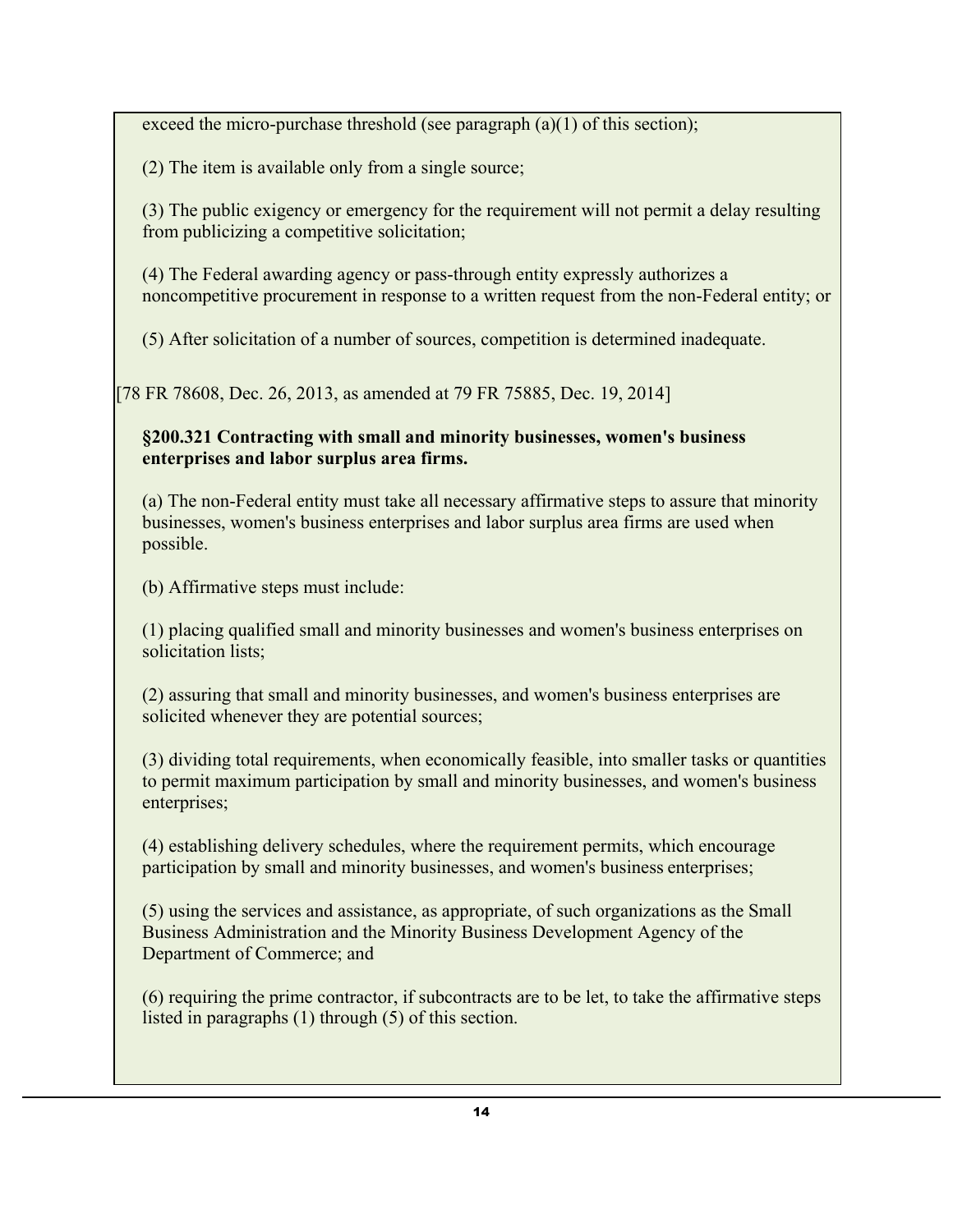#### **§200.322 Domestic preferences for procurements.**

(7) (a) As appropriate and to the extent consistent with law, the non-Federal entity should, to the greatest extent practicable under a Federal award, provide a preference for the purchase, acquisition, or use of goods, products, or materials produced in the United States (including but not limited to iron, aluminum, steel, cement, and other manufactured products). The requirements of this section must be included in all subawards including all contracts and purchase orders for work or products under this award.

(8) (b) For purposes of this section:

(9) (1) "Produced in the United States" means, for iron and steel products, that all manufacturing processes, from the initial melting stage through the application of coatings, occurred in the United States.

(10) (2) "Manufactured products" means items and construction materials composed in whole or in part of non-ferrous metals such as aluminum; plastics and polymer-based products such as polyvinyl chloride pipe; aggregates such as concrete; glass, including optical fiber; and lumber.

#### **§200.323 Procurement of recovered materials.**

A non-Federal entity that is a state agency or agency of a political subdivision of a state and its contractors must comply with section 6002 of the Solid Waste Disposal Act, as amended by the Resource Conservation and Recovery Act. The requirements of Section 6002 include procuring only items designated in guidelines of the Environmental Protection Agency (EPA) at 40 CFR part 247 that contain the highest percentage of recovered materials practicable, consistent with maintaining a satisfactory level of competition, where the purchase price of the item exceeds \$10,000 or the value of the quantity acquired during the preceding fiscal year exceeded \$10,000; procuring solid waste management services in a manner that maximizes energy and resource recovery; and establishing an affirmative procurement program for procurement of recovered materials identified in the EPA guidelines.

[78 FR 78608, Dec. 26, 2013, as amended at 79 FR 75885, Dec. 19, 2014]

#### **§200.324 Contract cost and price.**

(a) The non-Federal entity must perform a cost or price analysis in connection with every procurement action in excess of the Simplified Acquisition Threshold including contract modifications. The method and degree of analysis is dependent on the facts surrounding the particular procurement situation, but as a starting point, the non-Federal entity must make independent estimates before receiving bids or proposals.

(b) The non-Federal entity must negotiate profit as a separate element of the price for each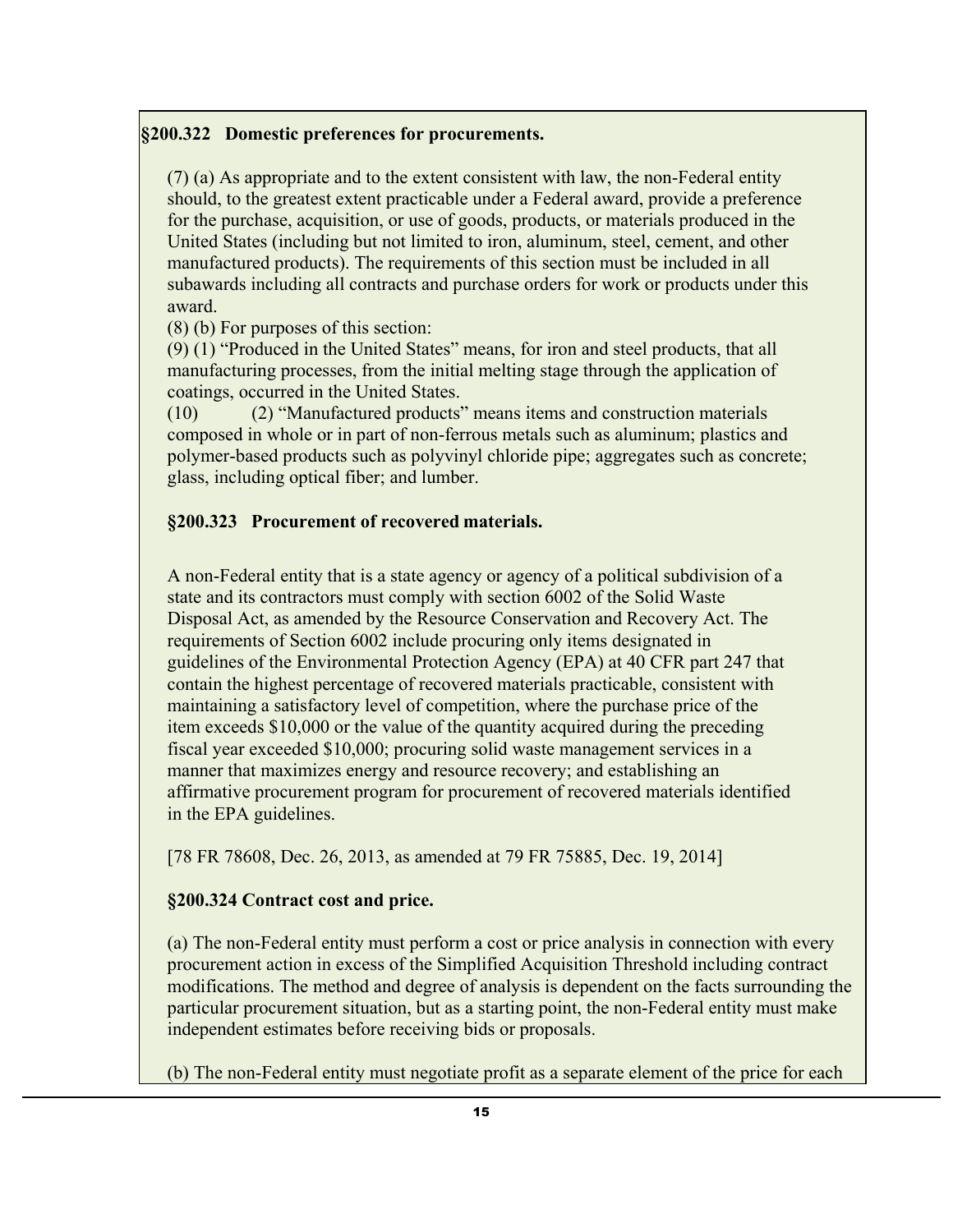contract in which there is no price competition and in all cases where cost analysis is performed. To establish a fair and reasonable profit, consideration must be given to the complexity of the work to be performed, the risk borne by the contractor, the contractor's investment, the amount of subcontracting, the quality of its record of past performance and industry profit rates in the surrounding geographical area for similar work.

(c) Costs or prices based on estimated costs for contracts under the Federal award are allowable only to the extent that costs incurred or cost estimates included in negotiated prices would be allowable for the non-Federal entity under Subpart E—Cost Principles of this part. The non-Federal entity may reference its own cost principles that comply with the Federal cost principles.

(d) The cost plus a percentage of cost and percentage of construction cost methods of contracting must not be used. **§200.325 Federal awarding agency or pass-through entity review.**

(a) The non-Federal entity must make available, upon request of the Federal awarding agency or pass-through entity, technical specifications on proposed procurements where the Federal awarding agency or pass-through entity believes such review is needed to ensure that the item or service specified is the one being proposed for acquisition. This review generally will take place prior to the time the specification is incorporated into a solicitation document. However, if the non-Federal entity desires to have the review accomplished after a solicitation has been developed, the Federal awarding agency or pass-through entity may still review the specifications, with such review usually limited to the technical aspects of the proposed purchase.

The non-Federal entity must make available upon request, for the Federal awarding agency or pass-through entity pre-procurement review, procurement documents, such as requests for proposals or invitations for bids, or independent cost estimates, when:

(1) the non-Federal entity's procurement procedures or operation fails to comply with the procurement standards in this part;

(2) the procurement is expected to exceed the Simplified Acquisition Threshold and is to be awarded without competition or only one bid or offer is received in response to a solicitation;

(3) the procurement, which is expected to exceed the Simplified Acquisition Threshold, specifies a "brand name" product;

(4) the proposed contract is more than the Simplified Acquisition Threshold and is to be awarded to other than the apparent low bidder under a sealed bid procurement; or

(5) a proposed contract modification changes the scope of a contract or increases the contract amount by more than the Simplified Acquisition Threshold.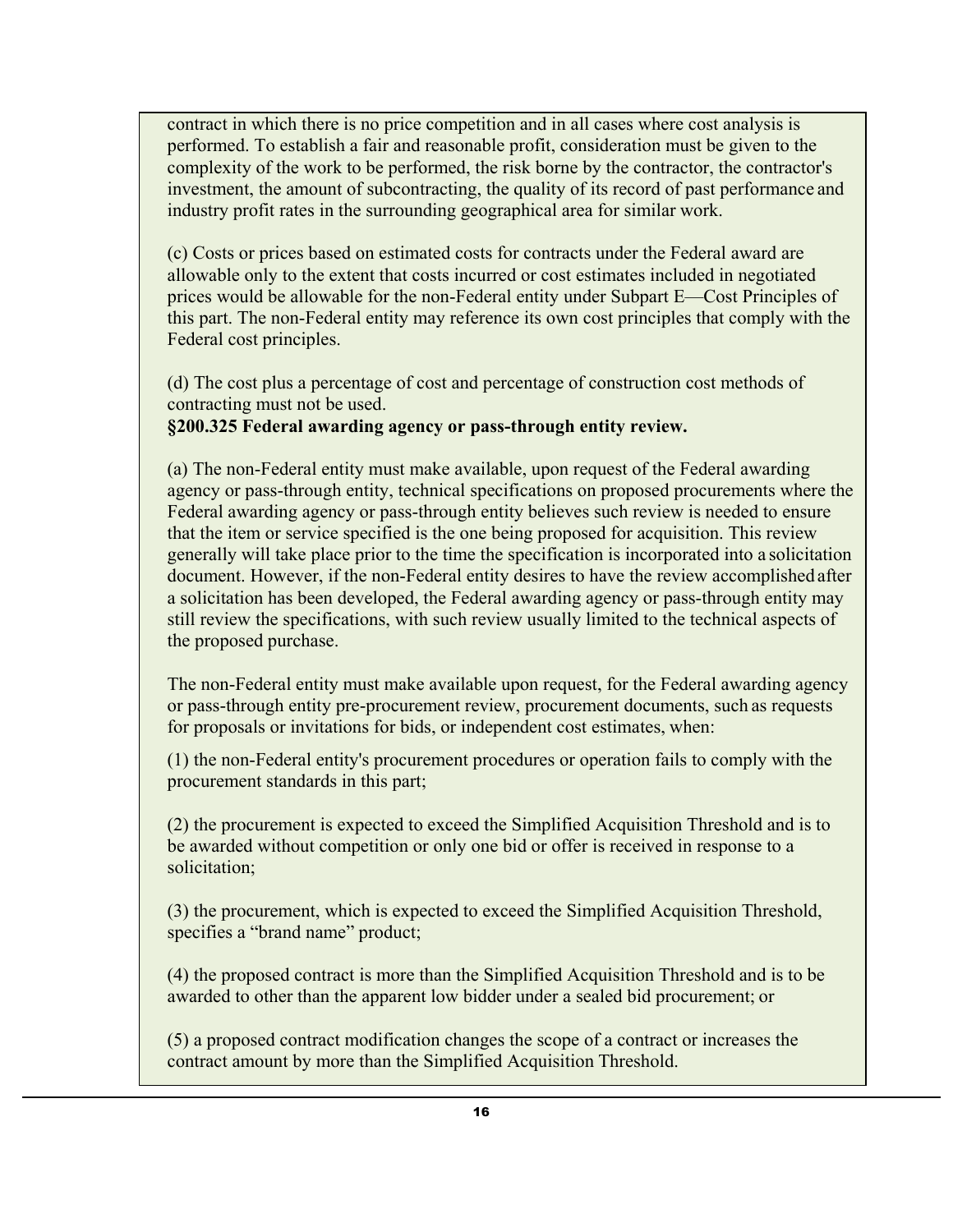(c) The non-Federal entity is exempt from the pre-procurement review in paragraph (b) of this section if the Federal awarding agency or pass-through entity determines that its procurement systems comply with the standards of this part.

(1) The non-Federal entity may request that its procurement system be reviewed by the Federal awarding agency or pass-through entity to determine whether its system meets these standards in order for its system to be certified. Generally, these reviews must occur where there is continuous high-dollar funding and third party contracts are awarded on a regular basis.

(2) The non-Federal entity may self-certify its procurement system. Such self-certification must not limit the Federal awarding agency's right to survey the system. Under a selfcertification procedure, the Federal awarding agency may rely on written assurances from the non-Federal entity that it is complying with these standards. The non-Federal entity must cite specific policies, procedures, regulations, or standards as being in compliance with these requirements and have its system available for review.

## **§200.326 Bonding requirements.**

For construction or facility improvement contracts or subcontracts exceeding the Simplified Acquisition Threshold, the Federal awarding agency or pass-through entity may accept the bonding policy and requirements of the non-Federal entity provided that the Federal awarding agency or pass-through entity has made a determination that the Federal interest is adequately protected. If such a determination has not been made, the minimum requirements must be as follows:

A bid guarantee from each bidder equivalent to five percent of the bid price. The "bid guarantee" must consist of a firm commitment such as a bid bond, certified check or other negotiable instrument accompanying a bid as assurance that the bidder will, upon acceptance of the bid, execute such contractual documents as may be required within the time specified.

(b) A performance bond on the part of the contractor for 100 percent of the contract price. A "performance bond" is one executed in connection with a contract to secure fulfillment of all the contractor's obligations under such contract.

(c) A payment bond on the part of the contractor for 100 percent of the contract price. A "payment bond" is one executed in connection with a contract to assure payment as required by law of all persons supplying labor and material in the execution of the work provided for in the contract.

**§200.327 Contract provisions.**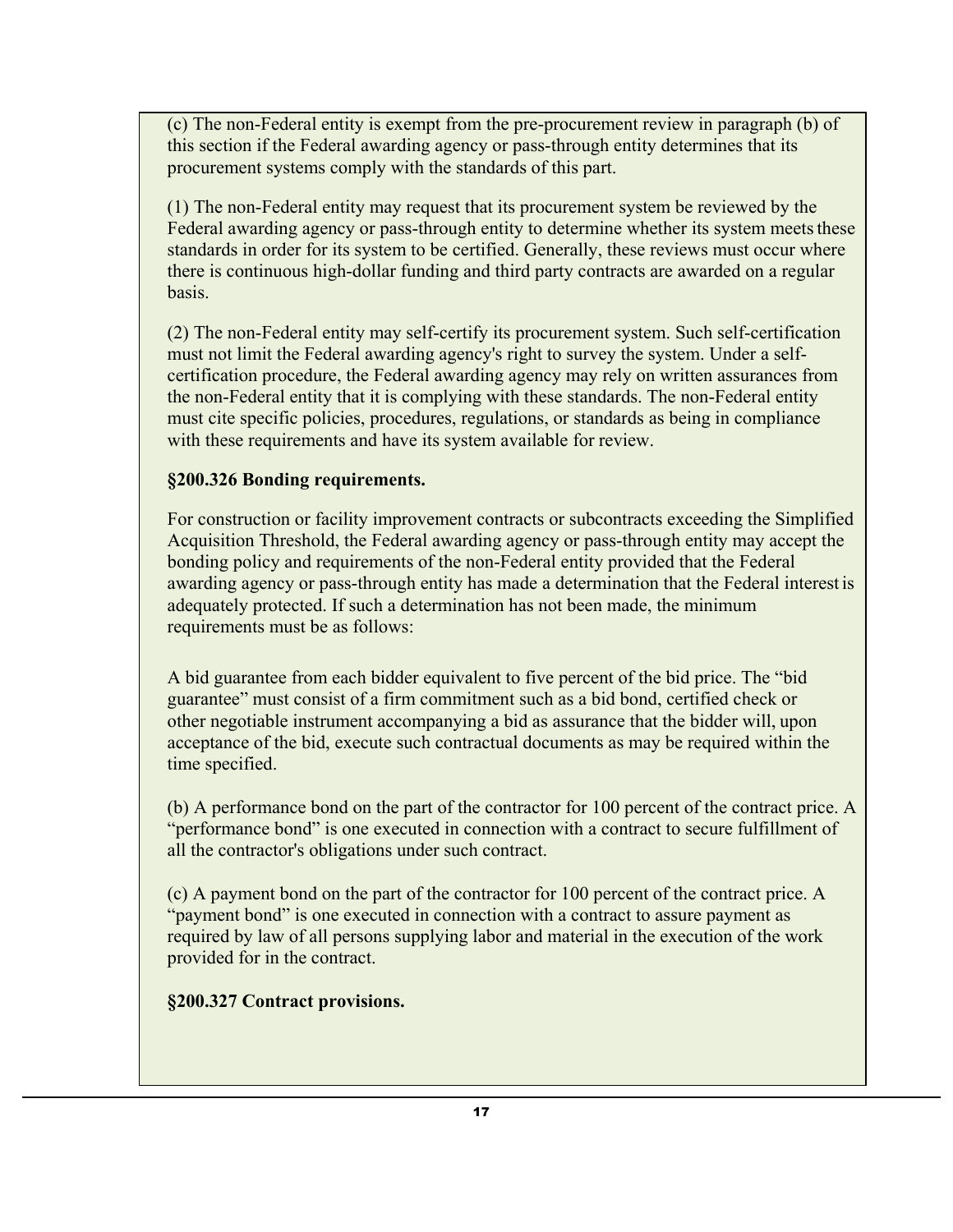The non-Federal entity's contracts must contain the applicable provisions described in Appendix II to Part 200—Contract Provisions for non-Federal Entity Contracts Under Federal Awards.

### **§200.459 Professional service costs.**

(a) Costs of professional and consultant services rendered by persons who are members of a particular profession or possess a special skill, and who are not officers or employees of the non-Federal entity, are allowable, subject to paragraphs (b) and (c) when reasonable in relation to the services rendered and when not contingent upon recovery of the costs from the Federal government. In addition, legal and related services are limited under §200.435 Defense and prosecution of criminal and civil proceedings, claims, appeals and patent infringements.

(b) In determining the allowability of costs in a particular case, no single factor or any special combination of factors is necessarily determinative. However, the following factors are relevant:

(1) The nature and scope of the service rendered in relation to the service required.

(2) The necessity of contracting for the service, considering the non-Federal entity's capability in the particular area.

(3) The past pattern of such costs, particularly in the years prior to Federal awards.

(4) The impact of Federal awards on the non-Federal entity's business (i.e., what new problems have arisen).

Whether the proportion of Federal work to the non-Federal entity's total business is such as to influence the non-Federal entity in favor of incurring the cost, particularly where the services rendered are not of a continuing nature and have little relationship to work under Federal awards.

(6) Whether the service can be performed more economically by direct employment rather than contracting.

(7) The qualifications of the individual or concern rendering the service and the customary fees charged, especially on non-federally funded activities.

(8) Adequacy of the contractual agreement for the service (e.g., description of the service, estimate of time required, rate of compensation, and termination provisions).

(c) In addition to the factors in paragraph (b) of this section, to be allowable, retainer fees must be supported by evidence of bona fide services available or rendered.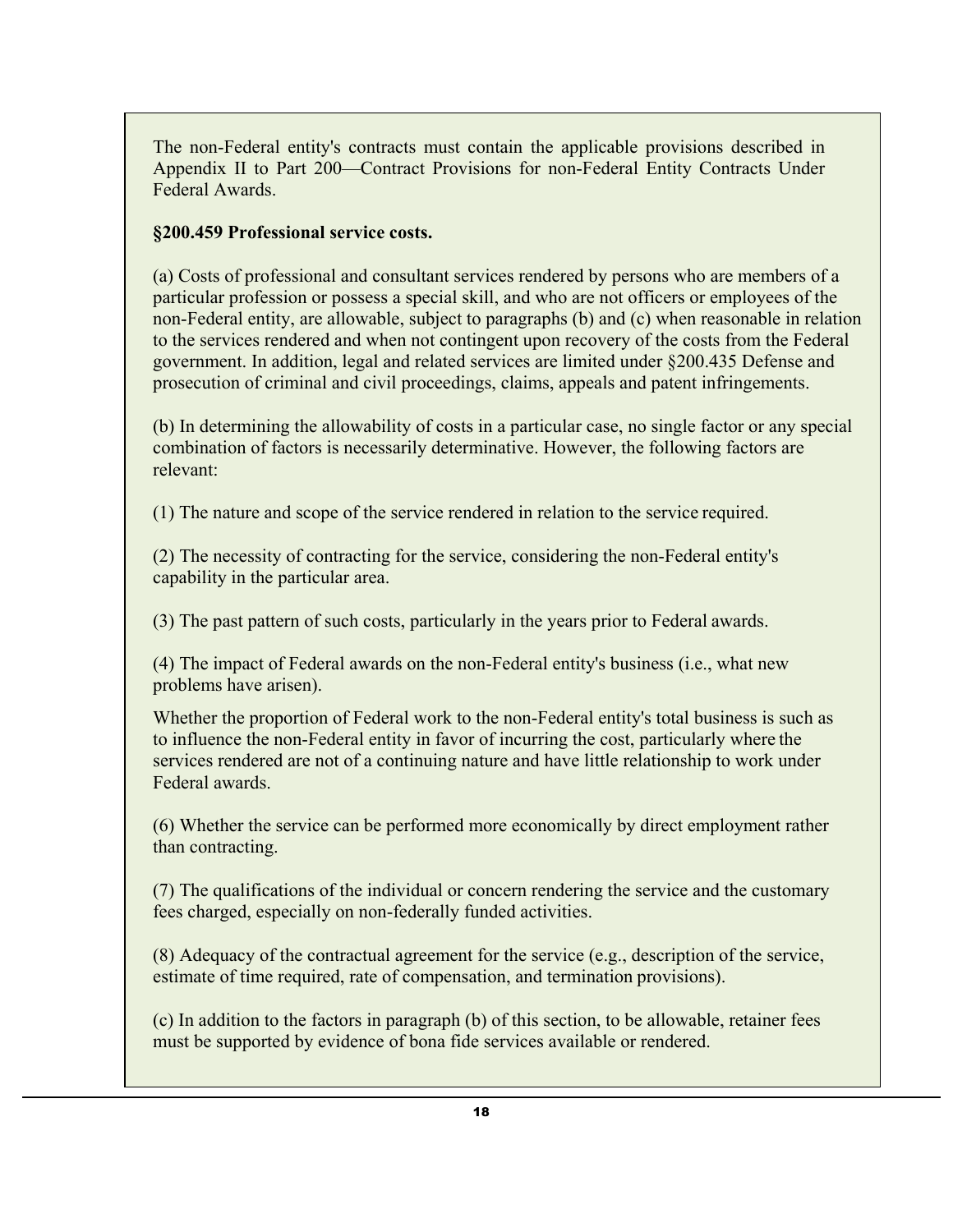# 4. CHECKING FOR DEBARMENT AND SUSPENSION OF CONTRACTORS

The District will comply with federal requirements detailed in OMB 2 CFR 180 regarding debarment and suspension of contractors. Simply stated, this OMB circular prohibits contracting with debarred and suspended vendors when making "covered transactions". The District meets this requirement through the use of contract/purchase order language that includes certification by the contractor that they are not debarred or suspended by the federal, or any state or local government.

OMB 2 CFR 180 is available at the link below. This section takes a question and answer format, and two of the more important questions are stated directly below the link:

https:/[/www.gpo.gov/fdsys/granule/CFR-2012-title2-vol1/CFR-2012-title2-vol1-part180](http://www.gpo.gov/fdsys/granule/CFR-2012-title2-vol1/CFR-2012-title2-vol1-part180)

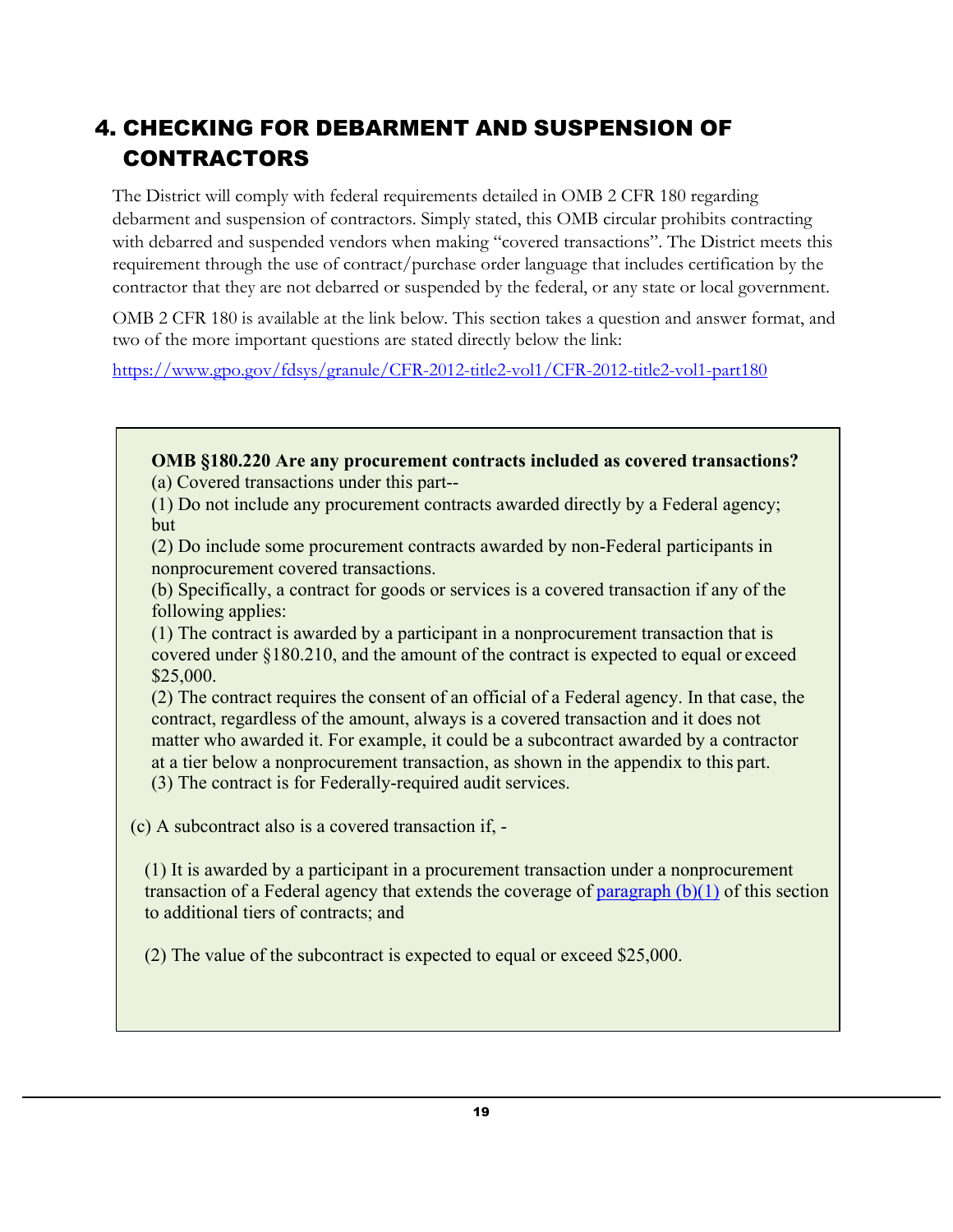## **§180.300 What must I do before I enter into a covered transaction with another person at the next lower tier?**

When you enter into a covered transaction with another person at the next lower tier, you must verify that the person with whom you intend to do business is not excluded or disqualified. You do this by:

(a) Checking SAM Exclusions; or

- (b) Collecting a certification from that person; or
- (c) Adding a clause or condition to the covered transaction with that person.

# 5. CONTRACT CONTENT REQUIREMENTS

The Office of Management Budget Super Circular contains requirements for contracts in Appendix II. These requirements are summarized below and this quick list can be used by District staff members to identify issues that must be addressed in a specific contract. The full content of OMB 2 CFR 200 Attachment II follows this quick list.

## At a glance: summary of OMB required content in contracts

A) Contracts in excess of \$250,000 must address **administrative, contractual or legal remedies** in instances where contractors violate or breach contract terms, and provide for such sanctions and penalties as appropriate

B) All contracts in excess of \$10,000 must address **termination for cause and for convenience** by the non-Federal entity including the manner by which it will be effected and the basis for settlement.

C) **Equal Employment Opportunity Employment** content is required in all contracts.

D) **Davis Bacon Act requirements** apply to construction and renovation contracts of \$2,000 or more.

E) **Contract work hours and safety standards** apply to all contracts in excess of \$100,000 that involve the employment of mechanics or laborers.

F) **Rights to Inventions** content is required when applicable in contracts and "funding agreements."

G) **Clean Air Act**. Contracts and subgrants of amounts in excess of \$150,000 must contain a provision that requires the non-Federal award to agree to comply with all applicable standards, orders or regulations issued pursuant to the Clean Air Act.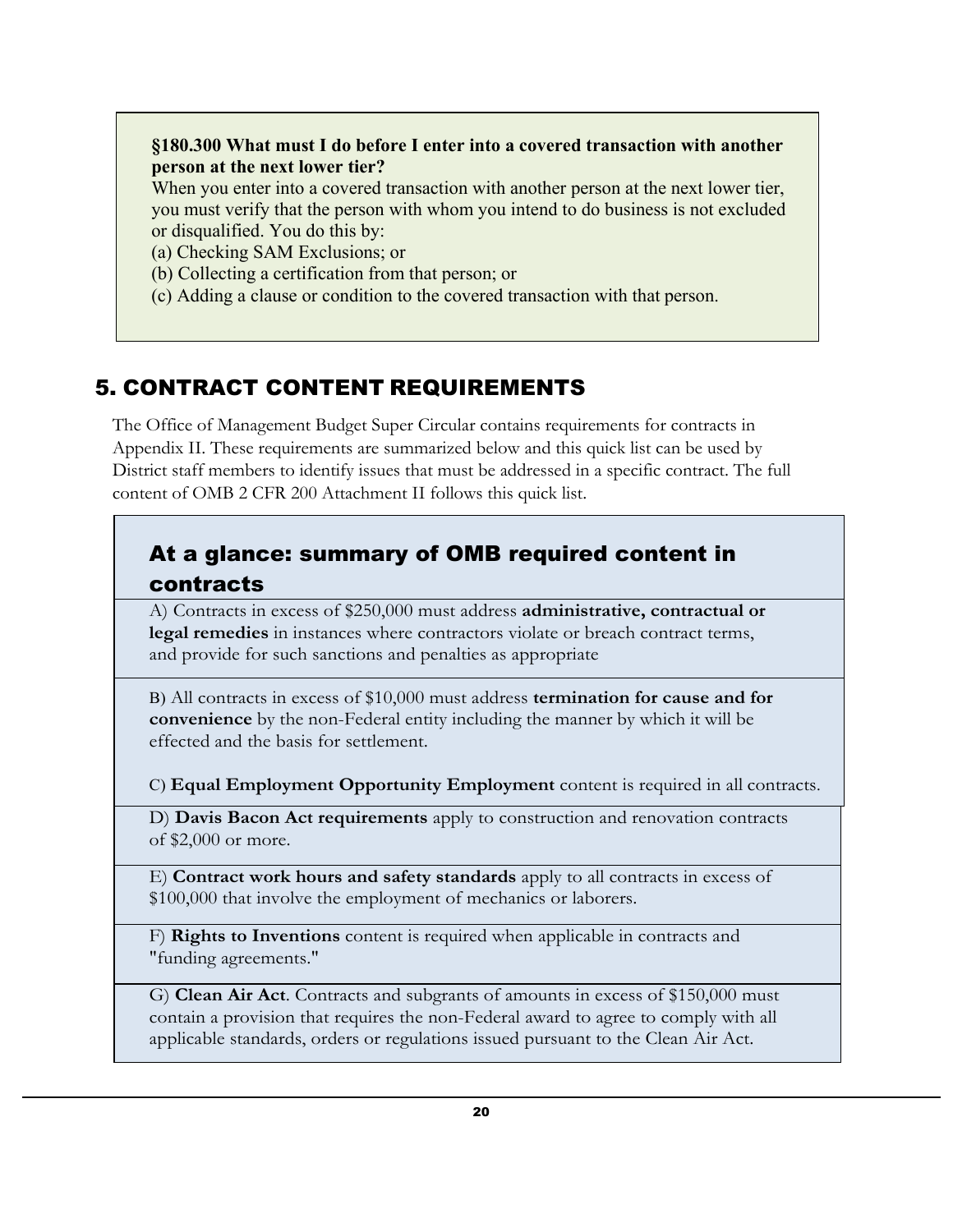H) **Debarment and Suspension** District purchase orders include certification by the contractor that they are not debarred or suspended, proposed for debarment or declared ineligible for award of contracts by any Federal, State or local Agency.

I) **Byrd Anti-Lobbying Amendment** (31 U.S.C. 1352) Contractors that apply or bid for an award exceeding \$100,000 must file the required certification.

J) See §200.323 Procurement of recovered materials.

K) See §200.216 Prohibition on certain telecommunications and video surveillance services or equipment.

L) See § 200.322 Domestic preferences for procurements.

Following are the complete contract provision requirements from the OMB Super Circular:

## **Appendix II to Part 200—Contract Provisions for Non-Federal Entity Contracts Under Federal Awards**

In addition to other provisions required by the Federal agency or non-Federal entity, all contracts made by the non-Federal entity under the Federal award must contain provisions covering the following, as applicable.

(A) Contracts for more than the simplified acquisition threshold currently set at \$150,000, which is the inflation adjusted amount determined by the Civilian Agency Acquisition Council and the Defense Acquisition Regulations Council (Councils) as authorized by 41 U.S.C. 1908, must address administrative, contractual or legal remedies in instances where contractors violate or breach contract terms and provide for such sanctions and penalties as appropriate.

(B) All contracts in excess of \$10,000 must address termination for cause and for convenience by the non-Federal entity including the manner by which it will be effected and the basis for settlement.

(C) Equal Employment Opportunity. Except as otherwise provided under 41 CFR Part 60, all contracts that meet the definition of "federally assisted construction contract" in 41 CFR Part 60-1.3 must include the equal opportunity clause provided under 41 CFR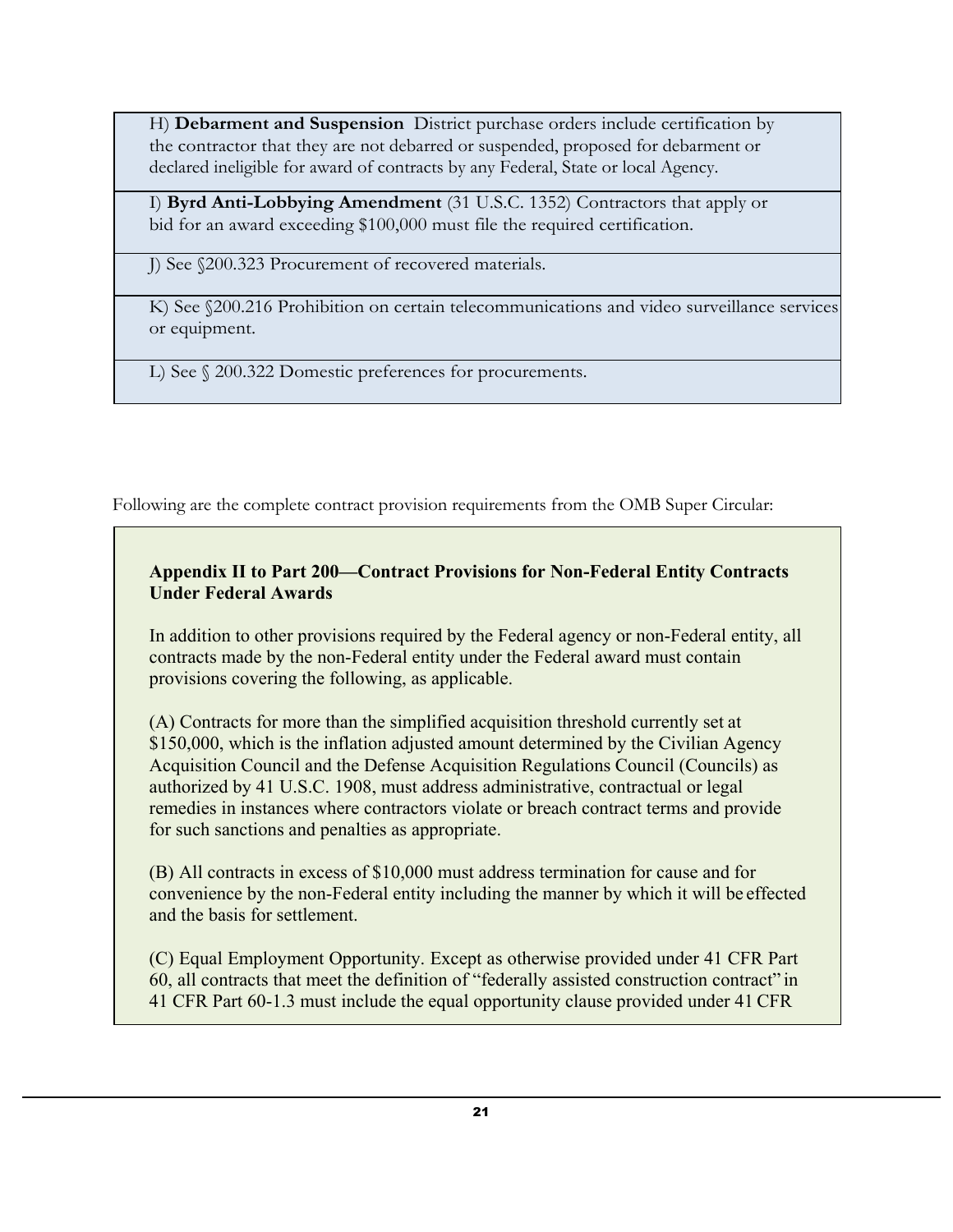60-1.4(b), in accordance with Executive Order 11246, "Equal Employment Opportunity" (30 FR 12319, 12935, 3 CFR Part, 1964-1965 Comp., p. 339), as amended by Executive Order 11375, "Amending Executive Order 11246 Relating to Equal Employment Opportunity," and implementing regulations at 41 CFR part 60, "Office of Federal Contract Compliance Programs, Equal Employment Opportunity, Department of Labor."

(D) Davis-Bacon Act, as amended (40 U.S.C. 3141-3148). When required by Federal program legislation, all prime construction contracts in excess of \$2,000 awarded by non-Federal entities must include a provision for compliance with the Davis-Bacon Act (40 U.S.C. 3141-3144, and 3146-3148) as supplemented by Department of Labor regulations (29 CFR Part 5, "Labor Standards Provisions Applicable to Contracts Covering Federally Financed and Assisted Construction"). In accordance with the statute, contractors must be required to pay wages to laborers and mechanics at a rate not less than the prevailing wages specified in a wage determination made by the Secretary of Labor. In addition, contractors must be required to pay wages not less than once a week. The non-Federal entity must place a copy of the current prevailing wage determination issued by the Department of Labor in each solicitation. The decision to award a contract or subcontract must be conditioned upon the acceptance of the wage determination. The non-Federal entity must report all suspected or reported violations to the Federal awarding agency. The contracts must also include a provision for compliance with the Copeland "Anti-Kickback" Act (40 U.S.C. 3145), as supplemented by Department of Labor regulations (29 CFR Part 3, "Contractors and Subcontractors on Public Building or Public Work Financed in Whole or in Part by Loans or Grants from the United States"). The Act provides that each contractor or subrecipient must be prohibited from inducing, by any means, any person employed in the construction, completion or repair of public work, to give up any part of the compensation to which he or she is otherwise entitled. The non-Federal entity must report all suspected or reported violations to the Federal awarding agency.

(E) Contract Work Hours and Safety Standards Act (40 U.S.C. 3701-3708). Where applicable, all contracts awarded by the non-Federal entity in excess of \$100,000 that involve the employment of mechanics or laborers must include a provision for compliance with 40 U.S.C. 3702 and 3704, as supplemented by Department of Labor regulations (29 CFR Part 5). Under 40 U.S.C. 3702 of the Act, each contractor must be required to compute the wages of every mechanic and laborer on the basis of a standard work week of 40 hours. Work in excess of the standard work week is permissible provided that the worker is compensated at a rate of not less than one and a half times the basic rate of pay for all hours worked in excess of 40 hours in the work week. The requirements of 40 U.S.C. 3704 are applicable to construction work and provide that no laborer or mechanic must be required to work in surroundings or under working conditions which are unsanitary, hazardous or dangerous. These requirements do not apply to the purchases of supplies or materials or articles ordinarily available on the open market, or contracts for transportation or transmission of intelligence.